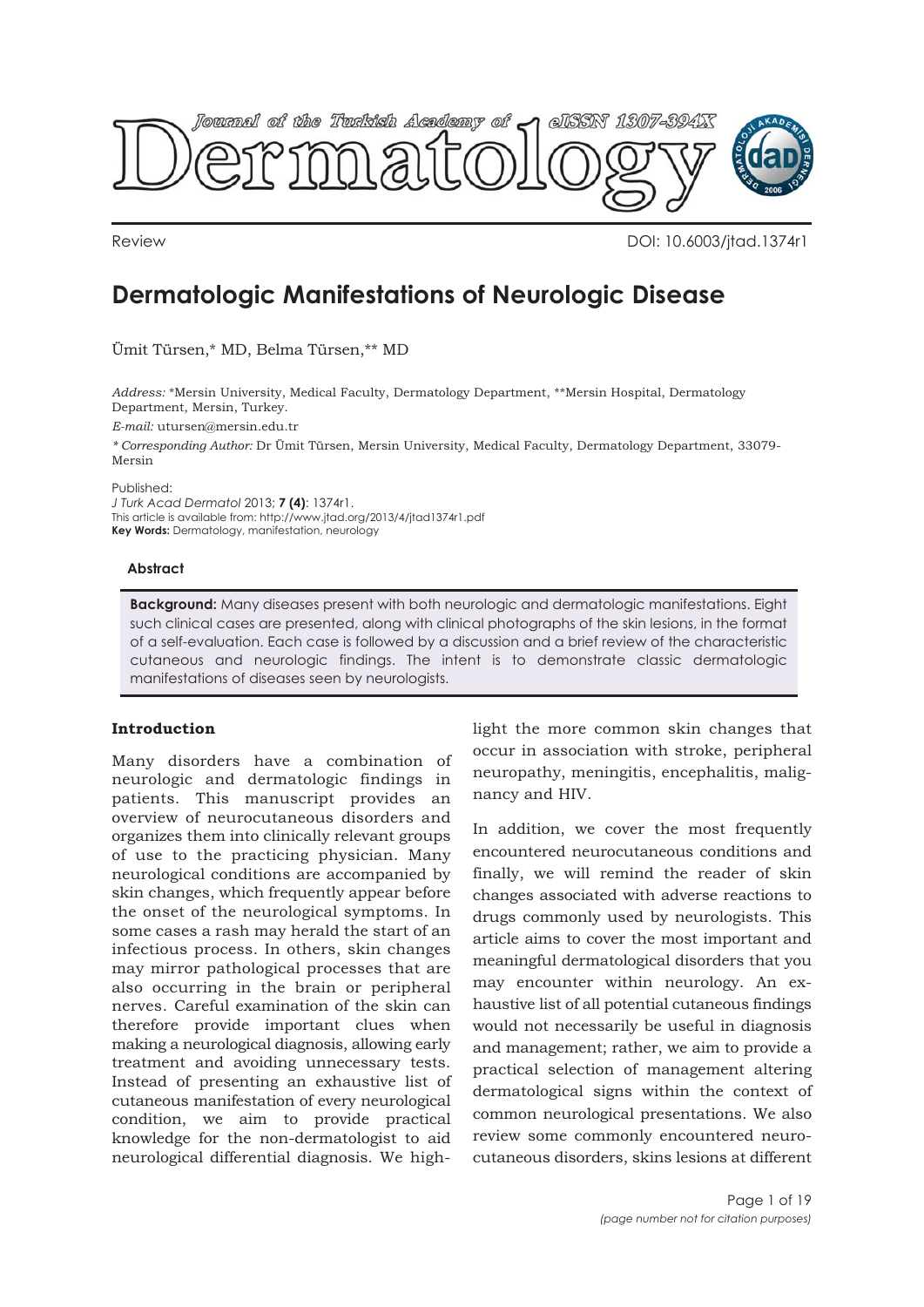stages of HIV/AIDS and remind the reader of important drug reactions [**1,2**].

## **A-Neurocutaneous Disorders Associated With Stroke**

In young patients, the skin can provide important clues as to the cause of stroke [**1,2**]. There are some skin manifestations in patients with stroke as belows;

*1.Livedo reticularis (Cutis marmorata):* It is characterised by mottled red–blue discolouration, net-like appearance, especially over the legs, and exacerbated by cold. Livedo reticularis is not uncommon in young women and can be completely benign. However, it may indicate an underlying hyperviscosity syndrome or vasculitis. It appears in 25% of those with systemic lupus erythematosus and antiphospholipid syndrome and is a common association of vasculitis involving medium sized vessels like polyarteritis nodosa and small sized vessels like cryoglobulinemia. *Sneddon*'s syndrome is characterised by widespread livedo reticularis in association with multiple strokes. Here, patients tend to have high titres of antiphospholipid antibodies and typically livedo reticularis develops several years before stroke. Patients with polycythaemia may appear plethoric and, in addition to livedo, often complain of itchy skin, especially when exposed to warm water [**3**].

*2. Purpura:* Purpura is non-blanching red or purple macular lesions. A petechia is a small, less than 1-2 mm diameter, red or purple spot on the body, caused by a minor hemorrhage. Purpura and petechia from bleeding beneath the skin are common in the older patient but may be significant in young patients with stroke. Frequently, this indicates small vessel vasculitis and platelet disorders, including thrombotic thrombocytopenic purpura [**2**].

*3. Telangiectasia:* Telangiectasia is small vascular lesions, prone to haemorrhage. Hereditary haemorrhagic telangiectasia is characterised by telangiectasia of the skin and mucosal linings of the nose and gastrointestinal tract, with brain involvement in 10% of cases. Most patients complain of nosebleeds.

Telangiectasias are best seen on the lips, tongue, nose and fingers [**1**].

*4. Angiokeratomata:* It is characterised by small red or black vascular malformations. Fabry's disease is a rare X linked recessive disorder caused by a deficit in the enzyme α-galactosidase, resulting in deposition of glycolipids in blood vessels and various organs. There is multisystem involvement. Typically patients are male, presenting in childhood or early adolescence with painful neuropathy and in adulthood with ischaemic strokes. Discrete angiokeratomata appear in a 'bathing suit' distribution early in disease and usually before any neurological symptoms [**1**].

*5. Lax stretchy skin/hypermobility:* Pseudoxanthoma elasticum is associated with premature atherosclerosis and aneurysm formation. It manifests cutaneously as patches of lax redundant skin like plucked chicken appearance, typically around the neck and inguinal folds. Arterial dissection and aneurysm formation also occur in Ehlers– Danlos syndrome type IV as a result of defective collagen, which causes thin translucent skin, easy bruising and joint hypermobility [**2**].

*6. Xanthomata and xanthelasmata:* It is characterised by yellow papules and plaques with cholesterol deposits [**2**].

*7. Varicella zoster infections:* On rare occasions following trigeminal shingles, varicella zoster virus may infect arteries in close proximity to the trigeminal ganglion and cause ischaemic stroke [**2**].

*8. Diabetic skin manifestations:* Dermatological examination can also provide clues to the more common risk factors for stroke. Dyslipidemia commonly manifests in the skin, especially familial forms. Neurologist should look specifically for tendon xanthomata, xanthelasmata, eruptive xanthomata and palmar striae. And they do not forget to look for nicotine stained fingers and hair. Diabetes mellitus has many cutaneous manifestations, including necrobiosis lipoidica diabeticorum (a well demarcated waxy yellow/ brown plaque, usually on the shins, with surface telangiectasia and ulceration), non-specific dermopathy (red/brown discolouration often over the knees), blisters or acanthosis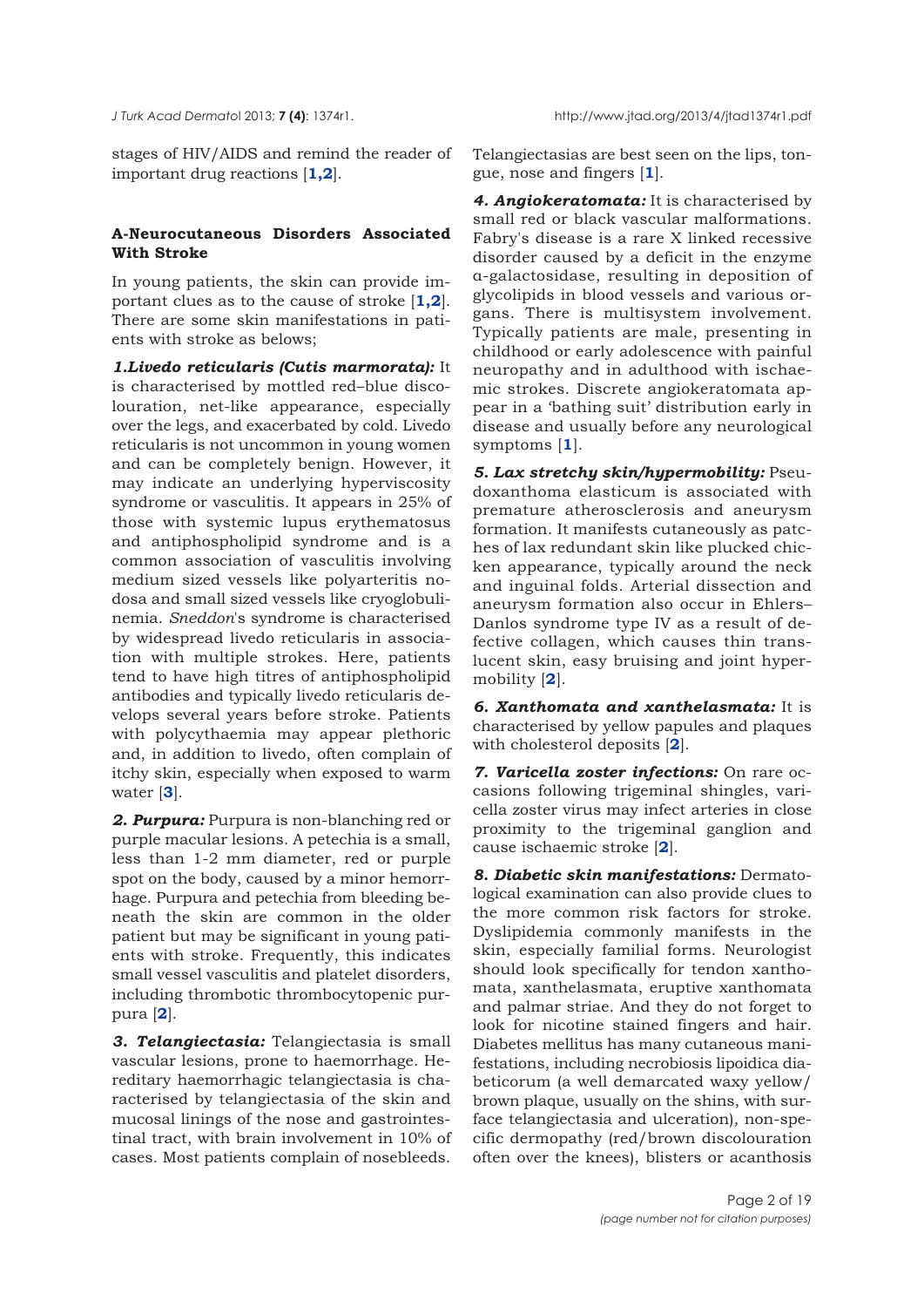nigricans (velvety pigmented skin in body folds) [**2**].

#### **Antiphospholipid Syndrome**

Antiphospholipid syndrome is a hypercoagulable state resulting from antibodies that neutralize anionic phospholipids on endothelial cells and platelets. It is a multisystemic disorder, and patients may present with a wide range of neurologic manifestations, fetal loss, mild thrombocytopenia, valvular heart disease, and livedo reticularis. Antiphospholipid syndrome is associated strongly with systemic lupus erythematosus (SLE) and patients with SLE are considered to have secondary antiphospholipid syndrome. The term primary antiphospholipid syndrome is reserved for cases of unknown etiology. The disorder is characterized by high titers of antiphospholipid antibodies (APLA), ie, lupus anticoagulant and anticardiolipin antibodies. Studies suggest that antibodies are not directed against phospholipids but are directed at phospholipid-binding proteins such as B2 glycoprotein I and prothrombin. The cutaneous manifestations most commonly seen include livedo reticularis and leg ulceration. Livedo reticularis is a mottled, bluish, netlike discoloration that changes from red-blue to deep blue on cold exposure. This nonspecific reaction pattern has been reported in other disorders, such as polyarteritis nodosa, cryoglobulinemia, disseminated intravascular coagulation, and endocarditis. Other cutaneous manifestations, including acrocyanosis (*Raynaud*-like phenomenon) and *Degos* malignant atrophic papulosis, are rare findings. Neurologic complications may be misdiagnosed as multiple sclerosis. Clinical findings include multiinfarct dementia, focal deficit, epilepsy, and recurrent stroke. Transitory weakness, vertigo, ataxia, and dysarthria may occur. Neurocognitive defects including dementia, atypical migraines, depression, and delusional states also have been reported [**4**].

Research to predict outcome in patients with antiphospholipid syndrome has shown that patients with elevated IgG have increased risk of recurrent thrombotic events. Tektonidou et al predicted that risk of a second event was highest in patients with B2-glycoprotein I antibodies in whom autoimmune hemolysis was

the first event. Patients without antibodies, who had recurrent abortions as their first event, were at lowest risk. The study reported that recurrent events are of the same type as the presenting symptom. Therefore, initial clinical features can help predict the prognosis of the disorder. Specific clinical features tend to cluster during the course of the disease. A variety of therapies have been tried. Use of long-term anticoagulants to maintain the international normalized ratio at 3 or greater may help prevent recurring thromboembolism. Aspirin is of clinical benefit and may help decrease the incidence of fetal loss in some patients. Plasmapheresis and cyclophosphamide have been used. Ancrod (purified pit viper venom) has been used successfully in one patient. A review of clinical and laboratory characteristics of 50 patients by *Asherson* et al described a 70% survival rate in patients treated with anticoagulation, steroids, and treatments that decrease antiphospholipid antibodies, such as plasmapheresis and/or intravenous IgG. Statins have been used in antiphospholipid syndrome because of their antithrombotic, anti-inflammatory, and pleiotropic effects on vascular endothelium. Statins may block the antiphospholipid-induced endothelial cell activation, which is thought to be a mechanism of thrombus formation in antiphospholipid syndrome [**4**].

#### *Sneddon* **Syndrome**

*Sneddon* syndrome is characterized by livedo reticularis and multiple strokes resulting in dementia. Antiphospholipid antibodies and anti–B2-glycoprotein antibodies also have been detected in some patients with this disorder. The cutaneous manifestation of livedo reticularis may precede the cerebrovascular episodes, thus alerting the clinician[**5**].

## **B- Neurocutaneous Disorders Associated With Peripheral Neuropathy**

Many neuropathies are associated with skin changes. Some reflect underlying vitamin deficiencies (B12, niacin) while others suggest microvascular damage (angiokeratoma, diabetes mellitus, lupus erythematosus, amyloid, small vessel vasculitis) or infection (*Lyme* disease, syphilis, leprosy).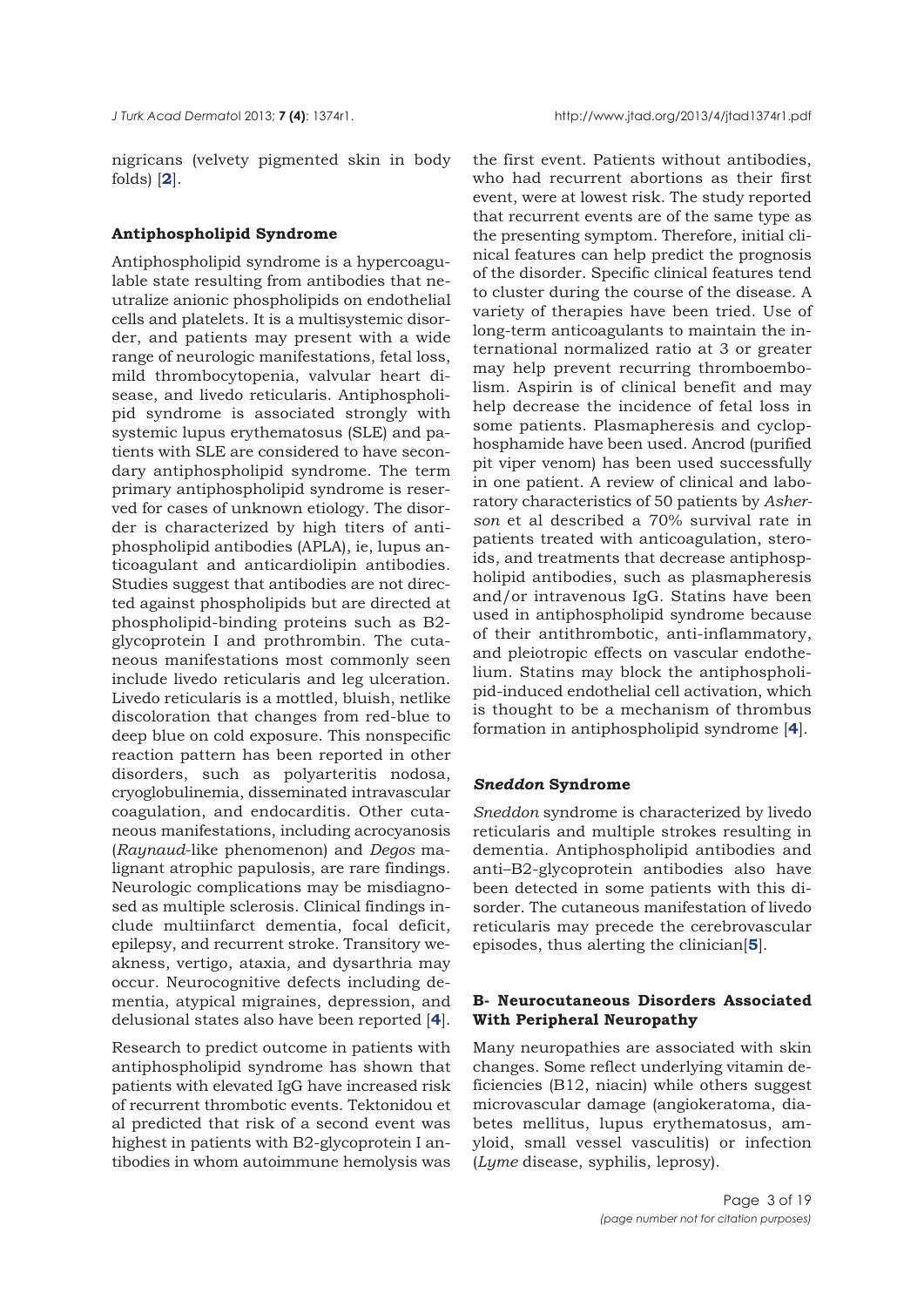*J Turk Acad Dermato*l 2013; **7 (4)**: 1374r1. http://www.jtad.org/2013/4/jtad1374r1.pdf

*1. Hyper/hypopigmentation*, especially in sun-exposed areas. Pigmentary changes are seen in leprosy, syphilis and pellagra. Leprosy remains a common cause of neuropathy in South America, East Africa and the Indian subcontinent. Tuberculoid leprosy is characterised by anaesthetic hypopigmented lesions whereas lepromatous leprosy results in cutaneous nodules containing massive numbers of Mycobacterium leprae. Neurological complications associated with syphilis usually present in secondary or tertiary disease. Primary syphilis is typically characterised by a painless, firm ulcerated lesion (chancre) 3–90 days after infection and secondary syphilis, 4–10 weeks later, with a diffuse macular or papular rash which often involves the palms and soles.

*2. Erythema nodosum:* It is characterised by tender red nodules, appearing on the shins. Erythema nodosum may indicate early lupus erytematosus or sarcoidosis.

*3. Photosensitivity*, in sun exposed areas: Photosensitivity is a feature of lupus and occurs in pellagra.

*4. Purpura and Raynaud's phenomenon*: Purpura is characterised by non-blanching red or purple lesions (<3 mm=petechiae). *Raynaud* phenomenon manifests as recurrent vasospasm of the fingers and toes and usually occurs in response to stress or cold exposure. In this phenomenon fingers and toes go white, blue, then red. Small vessel vasculitis may cause polyneuropathy or mononeuritis multiplex and is frequently associated with skin changes, which include a non-blanching purpuric rash, livedo reticularis and Raynaud's phenomenon.

*5. Erythema chronicum migrans:* It is characterised by an expanding, annular rash. In Lyme disease, 80% of patients develop a circular expanding, flat or slightly elevated lesion (erythema chronicum migrans) at the site of a tick bite, which is painless. Neurological symptoms develop in approximately 15– 20% of cases [**1, 2**].

#### **Diabetes Mellitus**

Diabetes mellitus is the most common systemic endocrine disorder; an increasing number of patients are diagnosed each year. Neurologic complications of type 1 and type 2 diabetes mellitus are similar; the most common is peripheral neuropathy. Other important complications of diabetes result from accelerated atherosclerosis that places patients at high risk for cerebrovascular accidents, hypertension, and cardiovascular disease. Associated cutaneous manifestations of diabetes include necrobiosis lipoidica diabeticorum (NLD), acanthosis nigricans, and bullous diabeticorum. NLD occurs in 0.3% of patients, and one study by Little et al reported 0.8% prevalence in 82% of patients with type 1 diabetes. NLD is 3 times more common in women, and 60% of patients with NLD have diabetes. Screen patients with NLD for diabetes. Lesions start as sharply demarcated erythematous papules that become well circumscribed and annular and most commonly occur pretibially. Lesions progress to form shiny yellow-brown plaques with central atrophy and telangiectases. Control of diabetes does not necessarily result in remission of NLD. Treatment consists of occlusive dressing, topical steroids, aspirin, dipyridamole, pentoxifylline, and whirlpool therapy. Intralesional steroids have been used but can cause tissue breakdown. Reports have shown marked improvement using 0.05% tretinoin cream applied before bed. Topically applied bovine collagen also may enhance wound healing. New treatment strategies include cyclosporin A, infliximab, or tacrolimus, which can be used topically or systemically.

Acanthosis nigricans can be seen in a variety of disorders. More severe forms are associated with malignant disease, and milder forms can occur in obesity and in patients with insulin resistance, despite the absence of overt diabetes. Characteristic skin changes include velvety hyperpigmented plaques in the neck and axillary regions, and patients often complain of dirty skin. More severe forms of acanthosis nigricans can become generalized over the knuckles, extensor surfaces, and may involve mucosal surfaces. A rare cutaneous finding in diabetes is bullous diabeticorum. These tense bullae can arise spontaneously on the distal extremities. The bullae are subepidermal, with the plane of separation at the basement membrane zone above the basal lamina, and heal without scarring. They may be chronic and recurrent, especially in older patients. Only 100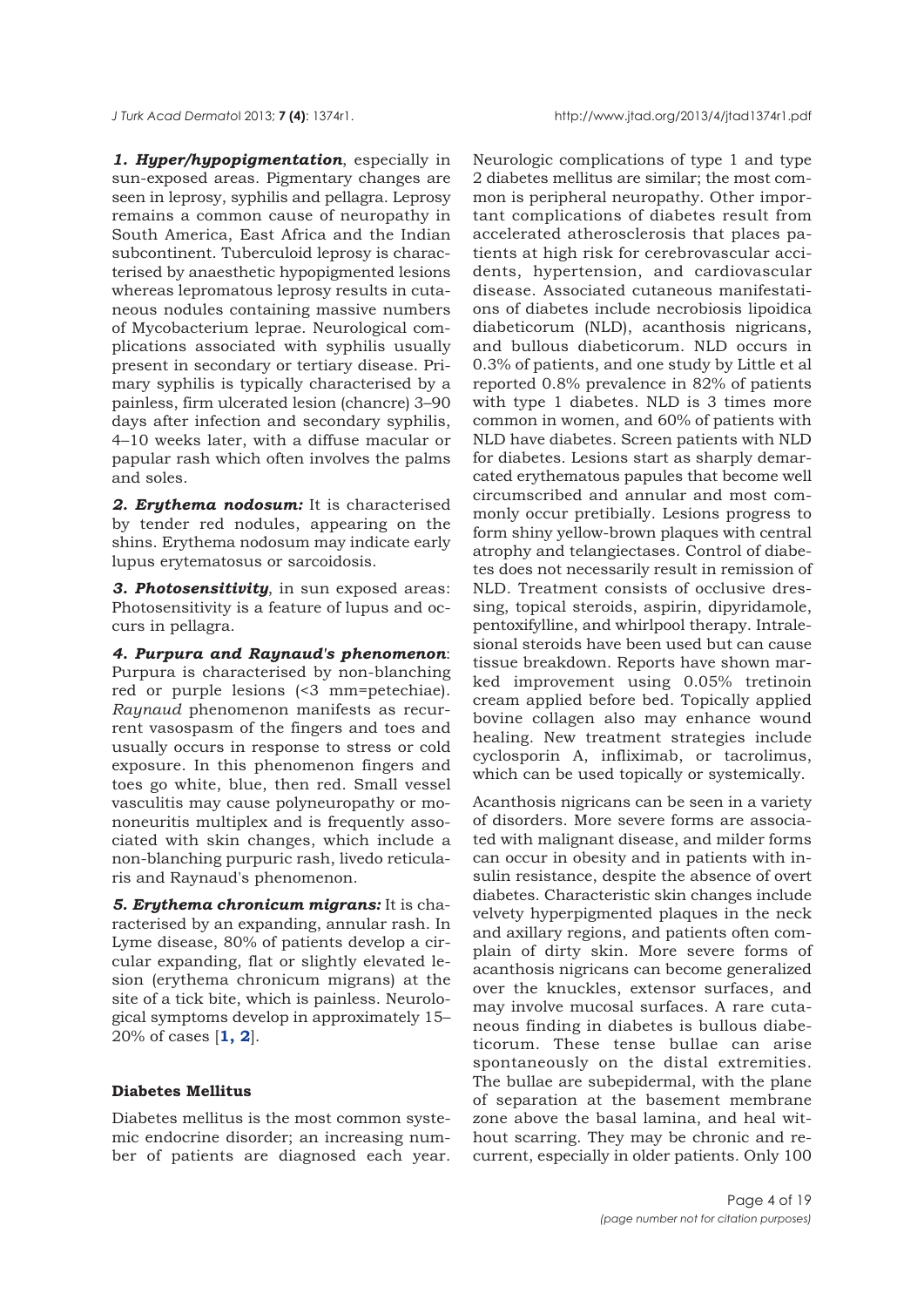cases have been reported in the past 70 years, but according to a report by Lipsky et al of 12 patients in an 8-year period, this disorder may be underdiagnosed [**1, 2**].

#### *Lyme* **Disease**

Lyme disease was first described in 1975 in Lyme, Connecticut. Currently, more than 90% of cases occur in the northern hemisphere. Lyme disease is a multisystemic disorder caused by the spirochete Borrelia burgdorferi transmitted by a tick bite. During the bite, the risk of transmission increases with the duration of the tick's attachment. The degree of engorgement seen in the tick is a rough measure of the risk of transmission. Cutaneous manifestations occur in 65-80% of patients. Erythema chronicum migrans (ECM) begins as a small papule, commonly at the site of the tick bite. The lesion progresses centrifugally over weeks and can become large. Central clearing gives the lesion the typical bull's-eye appearance. The area can irritate the patient, and regional lymphadenopathy may develop. Secondary lesions have been reported and usually are multiple erythematous macules with central clearing, similar to ECM but smaller. A bluish-red solitary nodule as borrelial lymphocytoma may develop at the site of the tick bite or at a distant location such as the ear, nose, scrotum, or areola region. Acrodermatitis chronica atrophicans consists of atrophic, edematous, bluish-red plaques on the extensor aspect of the lower legs and elbows and most commonly occurs in women. These may resemble scleroderma or lichen sclerosus6. More than 50% of patients have a migrating peripheral neuropathy, usually occurring 2- 3 months after the onset of infection. The term neuroborreliosis describes the many neurologic complications that occur, such as lymphocytic meningitis, cranial neuritis, facial palsy, ophthalmoplegia, trigeminal neuralgia, vestibular neuritis, and paralysis. Neurologic complications cannot be excluded on the basis of a negative cerebral spinal fluid antibody analyses. Late complications, occurring after 1 year, are chronic peripheral neuropathy, MS-like demyelinating disease, dementia, and extreme fatigue. Arthritis in one to a few large joints is a common manifestation and develops in as many as 70% of

untreated patients. Patients with human leukocyte antigen D4 haplotype may be at increased risk for chronic arthritis resulting from Lyme disease. Carditis, conduction abnormalities, and heart blocks also may occur. Antibiotics are 90% curative in the early stages but become less effective as the disease progresses. Consider prescribing doxycycline (100 mg bid) or amoxicillin (500 mg tid) for 14-21 days, or 28 days if arthritis is present. For patients with carditis or neurologic complications, ceftriaxone (2 g IV qd) for 14-21 days is recommended. In pregnant patients, use amoxicillin (500 mg PO tid) for 21 days. If they are allergic to penicillin, use azithromycin (500 mg PO qd) for 7-10 days [**6**].

#### **Arsenic Poisoning**

Arsenic is a tasteless and odorless substance and often is used in insecticides, fabric dyes, the tanning of animal hides, and certain printing processes. Contaminated drinking water can be a common source of chronic exposure. At one time, arsenic was used medically to treat disorders such as psoriasis. Many cases of arsenic poisoning occur each year as a result of accidental or industrial mishaps, and its characteristics and availability make it a popular choice for intentional poisoning. Cutaneous manifestations include hyperpigmentation occurring in a guttate pattern with increased pigment in the areola and inguinal folds. Mees lines are transverse bands of leukonychia and can occur 2-3 weeks after an acute poisoning or in persons with chronic exposure. Associated neurologic effects include subacute sensorimotor polyneuropathy, convulsions and, in severely affected patients, coma and death. Treatment begins by removing the offending agent and by chelating with British antilewisite (BAL). BAL (2,3 dimercaprol) is a traditional chelating agent that has been used clinically in arsenic poisoning since 1949. In humans and experimental models, the antidotal efficacy of BAL has been shown to be most effective when administered immediately after the exposure [**1, 2**].

## **C- Neurocutaneous Disorders Associated with Meningitis and Encephalitis**

Determining whether a patient has infective or non-infective meningitis/encephalitis can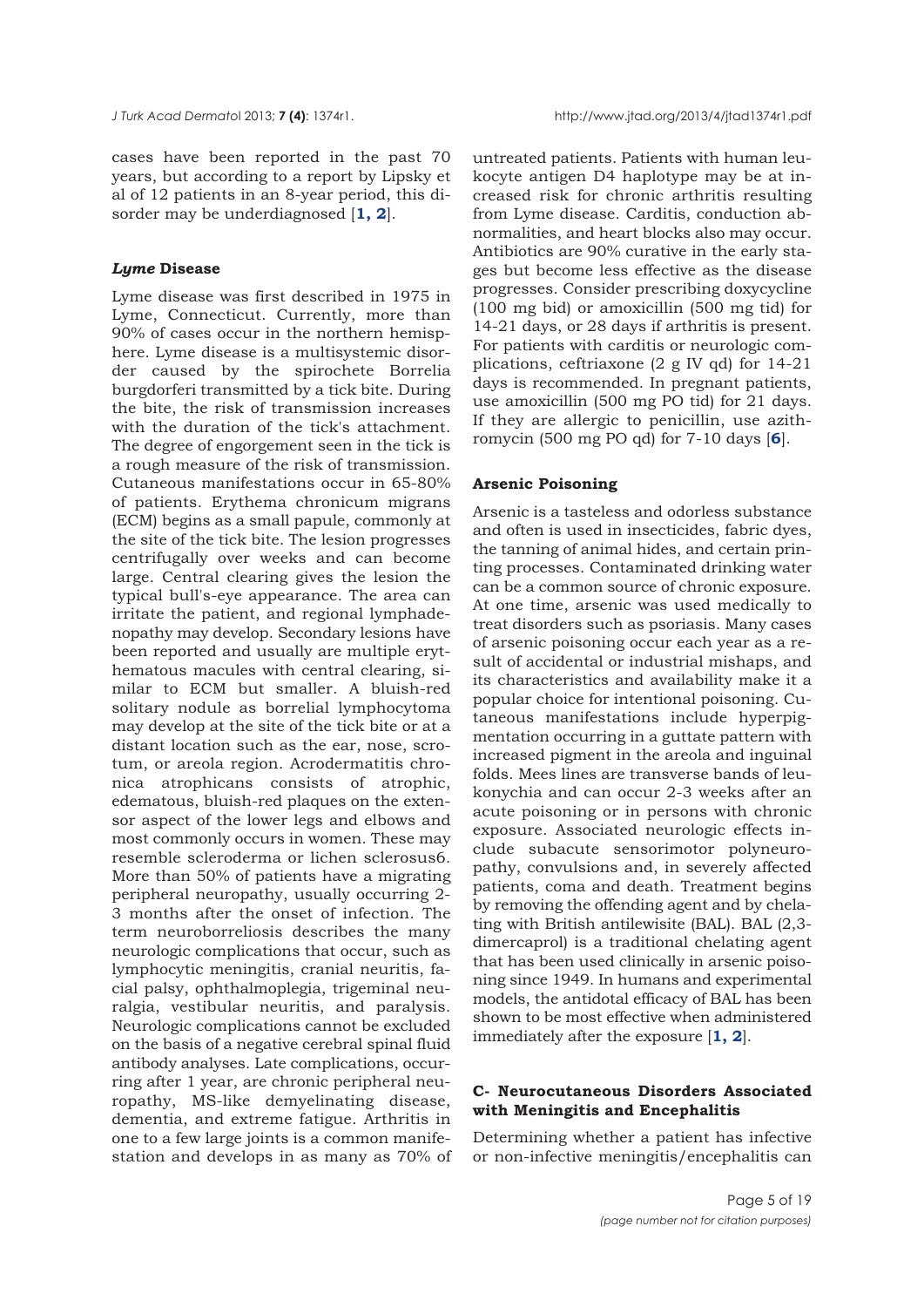drastically change early management. Many patients with an infectious aetiology develop skin signs before the causative organism is proven on culture or on serological testing.

*1. Purpura and petechiae:* A petechial rash in a sick child indicates meningococcal meningitis until proven otherwise.

*2. Maculopapular rash:* These lesions are characterised by blanching, flat macules and raised papules. Rocky Mountain spotted fever, a tick-borne rickettsial illness, presents with some type of rash in 90% of cases. Typically macules appear on the wrists, ankles and forearms 4 days after the tick bite. By day 6, approximately half of patients have developed a characteristic red spotted, petechial rash, which in most cases affects just the palms and soles. Leptospirosis also presents with a maculopapular rash in 50% of cases and, when occurring with jaundice and recent exposure to contaminated water, is highly suggestive.

Non-infectious causes including Behçet's disease, sarcoidosis, small vessel vasculitis and Sjögren's syndrome also result in skin changes. These changes not only guide the physician on further investigations but may prove invaluable if seeking a histological diagnosis. The neurologists should look for;

- Mouth/genital ulcers
- Erythema nodosum

• Lupus pernio: This lesions are characterised by raised indurated, purple, papules and plaques appearing on nose, ears, cheeks and fingers.

• Skin metastases

Patients with *Behçet*'s disease all develop mouth ulcers, whereas only 25% of those with sarcoidosis have cutaneous disease including erythema nodosum and lupus pernio. Sweet's syndrome is characterised by painful red papules and plaques, and frequently occurs with leukaemia [**1,2**].

#### **D. Neurocutaneous Disorders of Viral Origin**

### **1. Herpes Varicella Zoster**

Varicella-zoster virus is a herpes virus that causes a primary infection of varicella. The virus is latent in cranial nerve and dorsal root

ganglia and can reactivate years later as herpes zoster. More than 300,000 cases of zoster are seen in the United States every year. Crops of diffuse, painful, pruritic vesicles and papules that occur in a dermatomal distribution characterize zoster. The disease is self-limiting and usually resolves within 2-3 weeks. Cutaneous manifestations are present in almost all cases of zoster. The phrase "dewdrops on a rose petal" describes the appearance of the vesicles on an erythematous base. The affected dermatome is painful to the touch, and prodromal pain may precede the development of visible lesions. Although zoster can occur anywhere along the neural axis, thoracic dermatomes are affected most commonly, followed by the face. Southern blot analysis and in situ hybridization has detected the virus in human trigeminal and thoracic ganglia. Polymerase chain reaction (PCR) analysis further confirms the clinical findings of thoracic and trigeminal dermatomes as the most common site of reactivation [**7, 8**].

Zoster occurring in the ophthalmic division of the trigeminal nerve may result in keratitis, a potential cause of blindness. Immediately refer these patients to an ophthalmologist for slit lamp examination. Of patients with ophthalmic nerve zoster, two thirds have eye involvement, especially when vesicles occur on the side of the nose, indicating involvement of the nasociliary nerve (*Hutchinson* sign). Other complications can develop following varicella or zoster infections. *Ramsay-Hunt* syndrome is the reactivation of the virus in the seventh cranial nerve, causing one-sided facial weakness combined with lesions of the ipsilateral external ear, herpes zoster oticus, or zoster of the hard palate. Ophthalmoplegia, optic neuritis, and other cranial neuropathies may develop. Arm weakness and, less frequently, diaphragmatic paralysis may occur with cervical zoster. Leg weakness with bladder and bowel dysfunction may occur with lumbosacral zoster. Rarely, myelitis or encephalitis occurs after the development of skin lesions. Recently, studies have shown that infection of blood vessels by the virus causes encephalitis. Granulomatous arteritis results from large vessel arterial disease and occurs mainly in immunocompetent patients. Encephalitis resulting from small vessel disease occurs exclusively in immunodeficient patients. Long-term use of low-dose steroids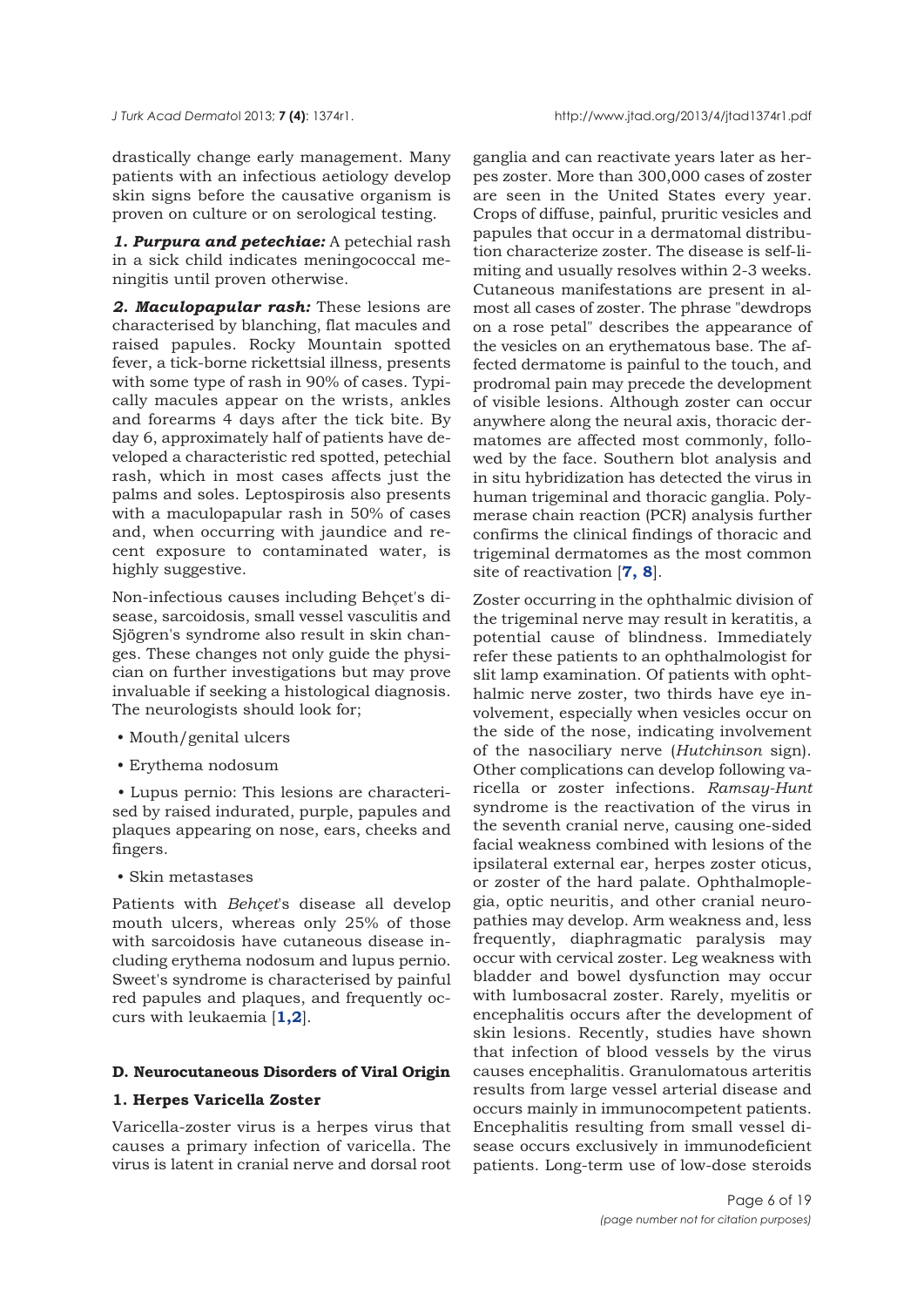may cause an increased susceptibility to myelitis and encephalitis [**7, 8**].

Treatment of zoster includes the following: Analgesic and famciclovir, valacyclovir (1000 mg tid) or oral acyclovir (800 mg 5 times per d) for 7 days to decrease new lesions. Treatment is ideally started within 3 days of rash appearance. Zoster is common in older patients, especially those older than age 60 years. Of patients who have had chickenpox, 2% develop zoster. Patients who develop chickenpox younger than age 1 year are predisposed to develop zoster before age 60 years. Millions of children worldwide have received the varicella vaccine, and vaccination is recommended by the American Academy of Pediatrics. Vaccine prevents the primary infection; however, the virus remains latent, and vaccination does not prevent later development of zoster. Pediatric herpes zoster has been reported in children who received the vaccine or who had clinical chickenpox at a very young age. A vaccine (Zostavax) has been approved by the US Food and Drug Administration for the prevention of herpes zoster in individuals age 50 years and older. In a randomized, double-blinded controlled trial, the zoster vaccine reduced the burden of illness for individuals aged 60 years or older by 61.1%, decreased the incidence of postherpetic neuralgia by 66.5%, and reduced the incidence by 51.3%. In March 2011, the Food and Drug Administration (FDA) lowered the approved age for use of Zostavax to 50-59 years. Zostavax was already approved for use in individuals aged 60 years or older. Zostavax significantly reduced the risk of developing zoster by approximately 70%. The most common complication of zoster is postherpetic neuralgia. Pain often is debilitating and can persist indefinitely. A prognostic factor is age, and this complication usually does not occur in immunocompetent patients younger than 50 years. After age 60 years, more than 40% of patients develop postherpetic neuralgia. Optimal therapy for prevention has not been established. Although controlled trials have not shown oral antiviral drugs to be effective, such medications are administered empirically to patients older than 60 years. Studies of other therapeutic options have been initiated to discover how to prevent postherpetic neuralgia and include steroids, interferon alfa-n3, amantadine hydrochloride, adenosine monophosphate, and levodopa with benserazide. Different therapies have been tried to treat postherpetic neuralgia. Tricyclic antidepressants and anticonvulsants have provided relief to some patients. Steroids may help by reducing inflammation. Topical aspirin, capsaicin, and anesthetic agents may help relieve pain [**7, 8**].

### **2 - HIV and AIDS**

NHIV and AIDS cause skin involvement in 90% of patients. This often precedes neurological symptoms, which in turn appear in 75% of cases. Skin lesions are due to opportunistic infections, tumours and adverse drug reactions.

*1. Seroconversion:* 50% of those infected with HIV develop acute retroviral syndrome 2–4 weeks after exposure. Following a short flulike illness, a generalised maculopapular rash develops.

*2. Established HIV* (CD4 cell count 200–  $500/mm^3$ :

a. Bacterial infections: Folliculitis, cellulitis, impetigo, abscesses and bacillary angiomatosis

b. Fungal infections: Candidiasis, pityriasis versicolor and seborrhoeic eczema: Intractable seborrhoeic dermatitis may be the first cutaneous manifestation of HIV and often in patients with AIDS associated dementia or CNS disease.

c. Viral infections: Molluscum contagiosum, oral hairy leukoplakia, herpes zoster (shingles), viral warts, and herpes simplex may occur in patients with HIV positive.

d. Infestations: Norwegian scabies

T cell dysfunction and altered immunity allow opportunistic infections and promote tumour growth. Staphylococcal skin infections may seed haematogenously and cause spinal epidural abscess. Infection with Bartonella species may cause meningitis or encephalitis, and often manifests cutaneously as bacillary angiomatosis. Viral infections may also cause encephalitis and frequently cause skin disease in HIV. Herpes simplex infections lasting for more than a month are common and herpes zoster may be recurrent or multi-dermatomal. *Epstein Barr* virus causes oral hairy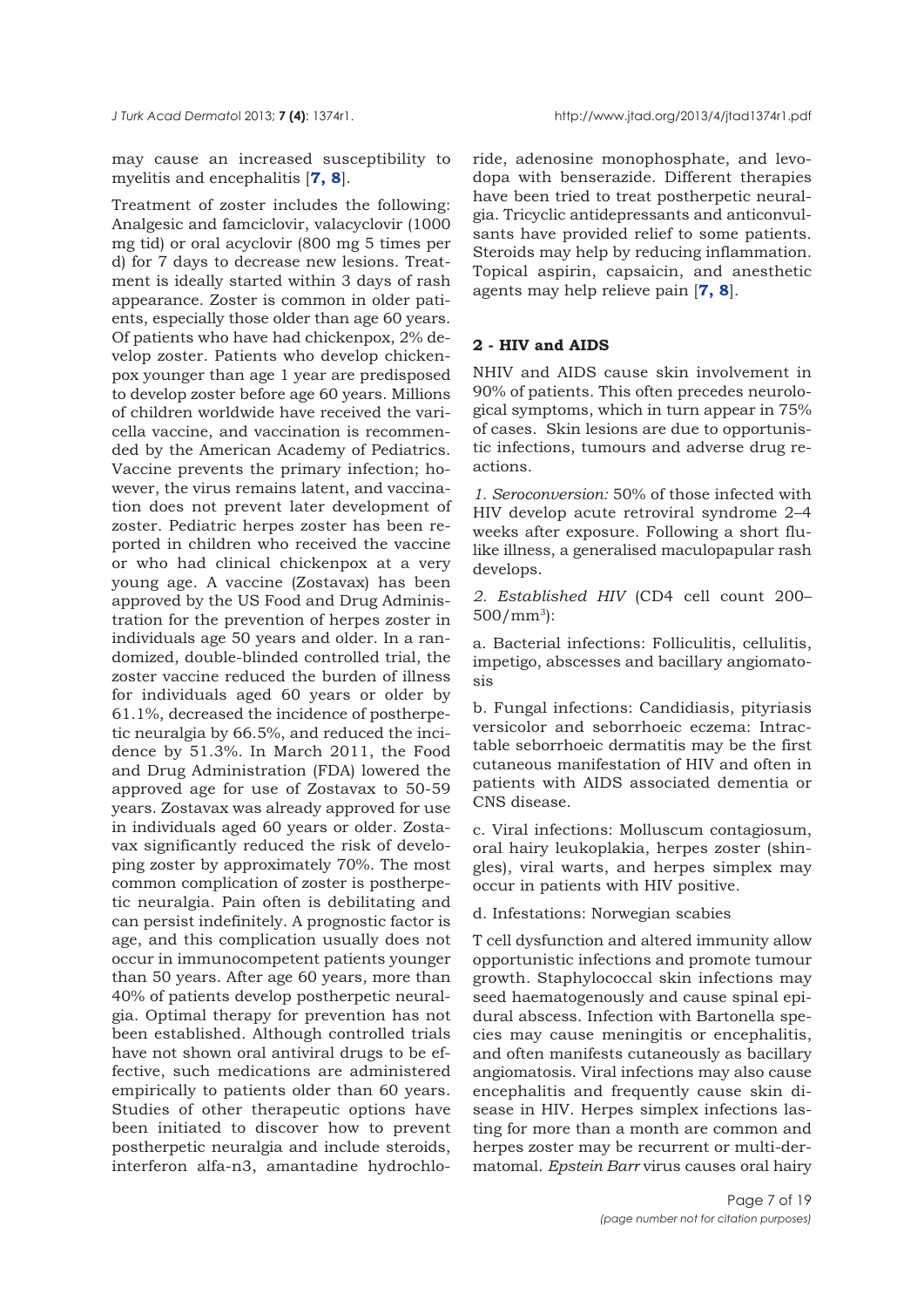leukoplakia while cytomegalovirus may cause a maculopapular rash and painful polyradiculopathy.

e. Other: Acne, atopic eczema, generalised pruritus and acquired ichthyosis can be seen in patients with AIDS.

3. AIDS (CD4 cell count <200/mm3): Tumours such as Kaposi's sarcoma and lymphoma of the skin: Kaposi's sarcoma is associated with human herpes virus 8 and in addition to cutaneous lesions may affect peripheral nerves and the CNS. Neurological symptoms are variable, depending on location and whether lesions cause infarction or haemorrhage. Cutaneous drug reactions are common in HIV, especially with antibiotics including sulphonamides [**9**].

### **E-Inherited Neurocutaneous Disorders**

Many neurocutaneous disorders have a genetic basis but in the absence of a strong family history, neurologists need to be aware of the common cutaneous manifestations, especially in children presenting with seizures and learning difficulties. In some cases, patients do not present until adulthood [**1**].

## **1-Neurocutaneous Disorders with Autosomal Dominant Phenotypes**

## **a. Neurofibromatosis Type 1**

Half of new cases arise spontaneously with no family history. Symptoms usually start in childhood with learning difficulties, seizures and visual disturbance due to optic nerve tumours. The diagnosis can be made on the basis of skin lesions with at least two of the following: *café au lait* macules (6+), neurofibromata (2+) or plexiform neurofibromta (1+), axillary/inguinal freckling, optic glioma, Lisch nodules (2+), osseous lesion and first degree relative with NF1. Although detectable at birth, lesions usually increase in number but fade in colour with advancing age. Neurofibromatosis type 1 is an autosomal dominant disorder. The gene locus is on band 17q11.2, but spontaneous mutations occur in approximately 50% of patients. As the most common genetic disorder of the nervous system, NF1 affects approximately 1 in 3000 people. NF1 occurs with equal frequency in

men and women without regard to race or ethnic background [**10**].

The National Institutes of Health (NIH) consensus criteria for the diagnosis of NF1 require 2 or more of the following:

• *Café au lait* macules larger than 5 mm in diameter in prepubertal individuals and larger than 15 mm in diameter in postpubertal individuals and numbering 6 or more

• Neurofibromas of any type or 1 plexiform neurofibroma and numbering 2 or more

• Axillary freckling (*Crowe* sign) or inguinal freckling

• *Crowe* sign, axillary freckling, in neurofibromatosis type I.

• Optic glioma

• *Lisch* nodules (iris hamartomas; see image below) in more than 90% of patients younger than 6 years and numbering 2 or more

• Dysplasia of the sphenoid or thinning of long bone cortex with or without pseudoarthrosis

• First-degree relative with NF1 [**10**]

These criteria are useful in the clinical diagnosis of NF1; however, some children younger than 8 years may not appear to have NF1 because of the late onset of the characteristic features used in the classification.

*Café au lait* spots are characterised by flat patches of hyperpigmentation. Neurofibroma is benign non-painful skin tumours that commonly arise during puberty. They can also occur subcutaneously in 20% as painful rubbery tumours. Plexiform neurofibromata are diffuse, deep growths along nerve plexuses or dorsal nerve roots, which often cause neuronal compression. Neurofibromas occur in almost all patients affected with NF1. Neurofibromas are benign tumors and almost always involve cutaneous, subcutaneous, or dermal tissues. They comprise Schwann cells, nerve fibers, fibroblasts, vascular elements, mast cells, and myxoid matrix. Neurofibromas are classified into 4 types. The most common type is cutaneous neurofibromas. These neurofibromas are nonpainful, soft, flesh-colored tumors that can range from a few millimeters to 2 centimeters in diameter. The underlying dermal defect allows reduction of the tumor with light pressure,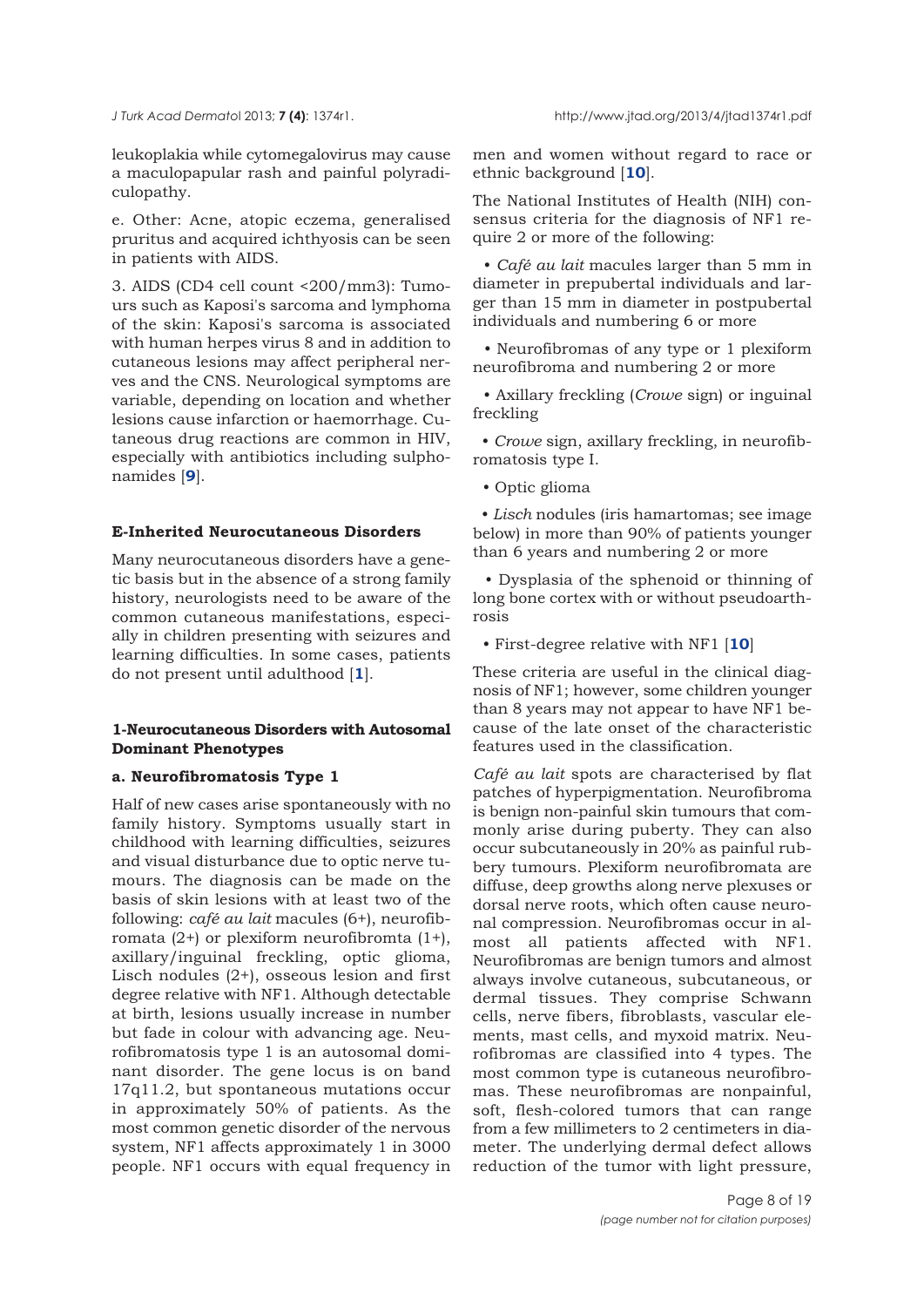which is termed the buttonhole sign. Subcutaneous neurofibromas occur in 20% of patients and are painful, firm, rubbery tumors. Nodular plexiform neurofibromas comprise a large network of subcutaneous neurofibromas that occur along nerve plexuses or dorsal nerve roots. As a result of their location, these tumors cause severe neurologic deficits. Diffuse plexiform neurofibromas occur in approximately 5% of patients and are considered specific to NF1. They usually are congenital and may have overlying hyperpigmentation and hypertrichosis. These tumors are highly vascular and may involve deep structures that erode bone and extend to visceral areas. These tumors are like icebergs; what appears small on the outside may be extensive on the inside and involve vast regions of the mediastinum or retroperitoneum. Of plexiform neurofibromas, 5-6% can progress to malignant peripheral nerve sheath tumors or Triton tumors (a rare variant of malignant peripheral nerve sheath tumors), which are severely painful and carry a poor prognosis [**10**].

Chromosome 17 encodes the tumor suppressor neurofibromin. Neurofibromin suppresses the products of ras by enhancing its guanosine triphosphatase activity, thus reducing the requirement for nerve growth factor or neurotrophins. The loss of neurofibromin, which is expressed in neurons, Schwann cells, the adrenal medulla, and white blood cells, may contribute to tumor progression. Patients are at risk for developing numerous benign and malignant tumors. CNS neoplasms are of particular concern in patients with NF1. Optic gliomas are the most common CNS tumors, occur in approximately 15% of patients, and may result in blindness if left untreated. Other associated CNS neoplasms are astrocytomas, vestibular schwannomas (acoustic neuroma), and, less often, ependymomas and meningiomas. Non-CNS tumors associated with NF1 include neurofibrosarcoma, rhabdomyosarcoma, pheochromocytoma, Wilms tumor, nonlymphocytic childhood leukemia, and visceral neurofibroma. Neurofibrosarcoma is the main cause of death of NF1 patients younger than 40 years. It may develop de novo or from sarcomatous degeneration of a preexisting plexiform neurofibroma. It should be suspected in patients with new onset of symptoms or in patients with changing symptoms. At ima-

ging, neurofibrosarcoma is characterized by a large heterogeneous tumor invading adjacent structures. Other complications of NF1 include congenital glaucoma, hydrocephalus, seizures, learning disabilities, psychosocial difficulties, and endocrine disturbances. Hypertension can occur in NF1 and may result from a pheochromocytoma or renal artery stenosis. Pheochromocytoma occurs in 0.1-5.7% of patients with NF1 and is more common in adults. Other endocrine disturbances, such as growth hormone deficiency, short stature, and precocious puberty, have been reported in patients with NF1. Case reports of NF1 and juvenile xanthogranulomas have been associated with juvenile chronic myelogenous leukemia. *Zvulunov* et al found a 30- to 40-fold higher than expected rate for the association of NF1 with juvenile xanthogranulomas and juvenile chronic myelogenous leukemia [**10**].

#### **b. Neurofibromatosis Type 2**

Neurofibromatosis type 2 is an autosomal dominant disorder caused by mutation in the schwannoma tumor suppressor gene on bands 22q11-13.1. This gene codes for schwannomin/merlin proteins, which are membrane-organizing proteins and may affect tumor suppressor activity at the cell membrane level. Evidence for interfamilial clinical variability and spontaneous mutations exists in 50-70% of patients. NF2 is less common than NF1, occurring in 1 in 35,000 live births without regard to sex, race, or ethnic background. The neurologic hallmark of NF2 is the development of bilateral vestibular schwannomas that are not associated with NF1. Skin lesions are less frequent in NF2 although some patients have skin tumours that resemble neurofibromata and café au lait spots. Freckling is unusual. The NIH Consensus Developmental Conferences provide guidelines for use of the term neurofibromatosis type 2. They suggest the term vestibular schwannoma in place of the term acoustic neuroma to reflect the anatomic site of the tumor. Evidence suggests that 2 subtypes of NF2 exist, which are (1) a milder variant (*Gardner*) resulting from missense and splicesite germ-line mutations and (2) a severe variant (*Wishart*) resulting from frameshift and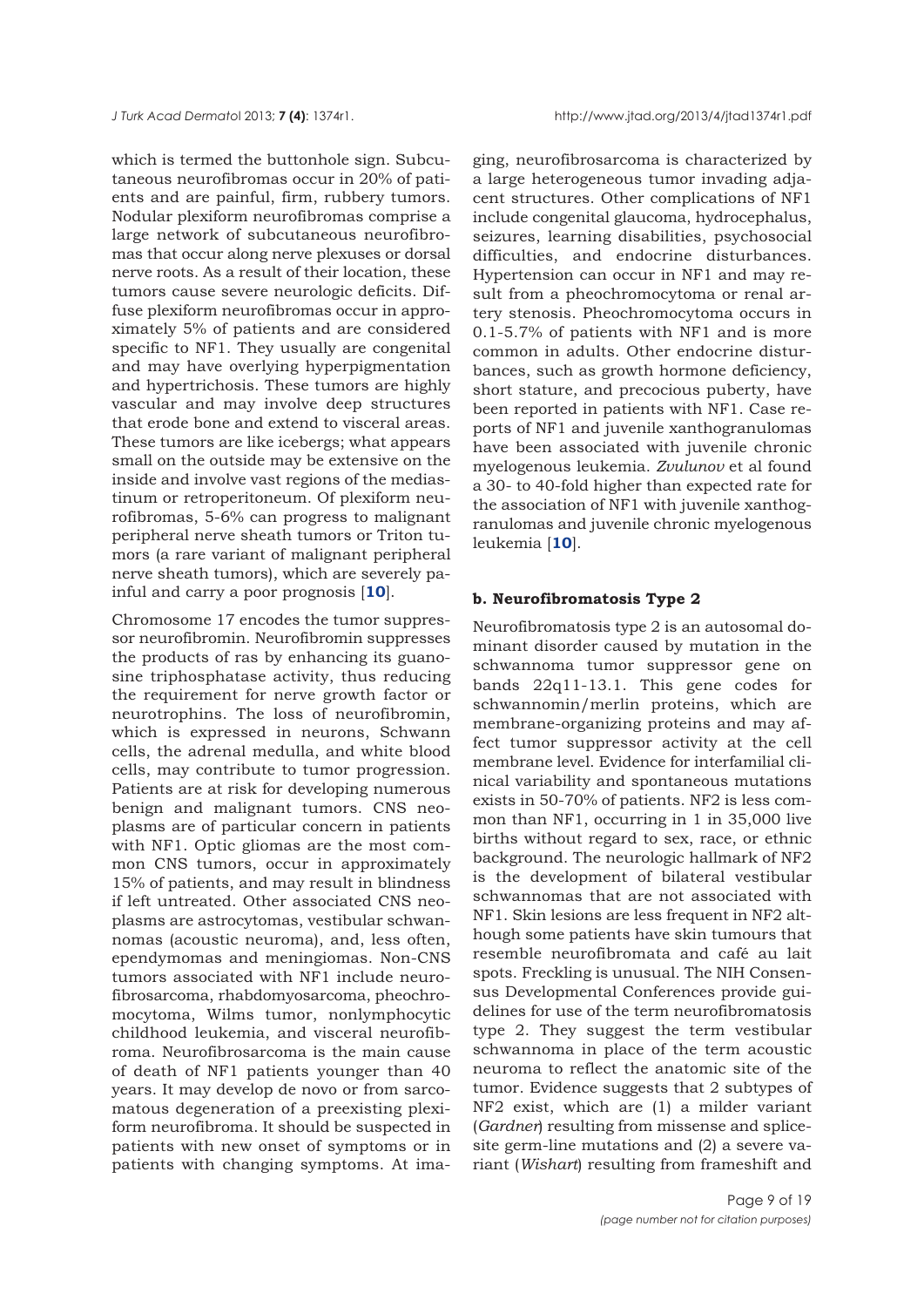nonsense mutations. Onset of the disorder frequently appears at age 15-30 years [**11**].

Diagnostic criteria for NF2 include the following:

• Bilateral vestibular schwannomas (visualized with CT scan or MRI)

• A first-degree relative with the disease plus a unilateral vestibular schwannoma before age 30 years

• Any 2 of the following: neurofibroma, meningioma, glioma, schwannoma, or juvenile posterior subcapsular opacity [**11**]

Cutaneous manifestations in NF2 are less common than NF1. Of patients with NF2, two thirds have a skin manifestation. Neurofibromas occur less commonly than in NF1. Plexiform neurofibromas are unusual, and café au lait macules tend to be fewer and lighter in pigmentation; only 8% of NF2 patients have more than 3 macules. Axillary or inguinal freckling is not present. Cutaneous and subcutaneous flat or spherical schwannomas often occur on peripheral nerves. Most commonly, schwannomas are superficial raised papules with overlying pigment and hair. Subcutaneous spherical nodular schwannomas occur on peripheral nerves of the limbs and trunk and often can be palpated [**11**].

The most common neurologic finding is the presence of vestibular schwannomas; however, schwannomas may occur on any of the cranial nerves except for the olfactory nerve. Pressure on the vestibulocochlear and facial nerve complex can cause symptoms of hearing loss with intermittent tinnitus, unsteady gait, and facial weakness. Advise patients to avoid swimming under water, especially alone, because of the association with underwater disorientation. Other tumors of the CNS occur in NF2, such as intracranial and spinal meningiomas, astrocytomas, and ependymomas. Ocular manifestations include juvenile posterior subcapsular lenticular opacity, retinal hamartomas, optic disk glioma, and optic nerve meningioma. Lisch nodules are not associated with NF2 [**11**].

#### **c. Tuberous sclerosis**

Tuberous sclerosis also has an autosomal dominant pattern of inheritance but two-thirds of cases arise spontaneously. Seizures, learning difficulties and autism develop in early

childhood. Skin involvement occurs in 75% of patients and is also early. Tuberous sclerosis is an autosomal dominant disorder in approximately 50% of patients; in the remaining 50% of patients, the disorder occurs as a result of spontaneous mutation. In 1908, Vogt first described tuberous sclerosis as a triad of mental retardation, epilepsy, and adenoma sebaceum; however, this triad is present in less than one third of patients. The term epiloia indicates epilepsy, low intelligence, and adenoma. In tuberous sclerosis, 2 gene loci have been identified, TSC1 and TSC2. TSC1 has been mapped to band 9q34, which codes for a 130-kd protein (termed hamartin) and is a probable tumor suppressor gene. TSC2 has been mapped to band 16q13.3 and codes for an amino acid protein (termed tuberin), which has a region of homology with the GTPase-activating protein GAP3. GTPase regulates cell proliferation, and current studies suggest tuberin may mediate this activity. The genetic heterogeneity produces subtle differences in the phenotype. This may be explained by the function of hamartin and tuberin as part of the same intracellular pathway. Prevalence has been estimated to range from 1 case per 5,800 population to 1 case per 10,000 population, occurring equally between males and females of all races. Expression is highly variable among families [**12**].

In tuberous sclerosis, angiofibroma, Shagreen patches, Ash leaf macules and periungual fibroma are seen as cutaneous manifestations. Cutaneous manifestations associated with tuberous sclerosis may be present at birth. In approximately 87% of patients, congenital hypopigmented macules are found. These ashleaf macules are the earliest and most characteristic finding and can be accentuated on Wood lamp examination. Polygonal macules are the most common type. Another type is Confetti macules, which are 1 to 3 mm, hypopigmented, and spotlike macules commonly located on the pretibial area. Melanocytes are present in the macules; however, their transfer and synthesis are impaired. Shagreen patch, a connective tissue nevus, may occur on the trunk, most often in the lumbosacral region. Shagreen patch is a 1- to 10-cm, flat, flesh-colored plaque with an orange peel appearance. Facial angiofibromas are diagnostic of tuberous sclerosis and usually appear in children aged 4-10 years. These typically are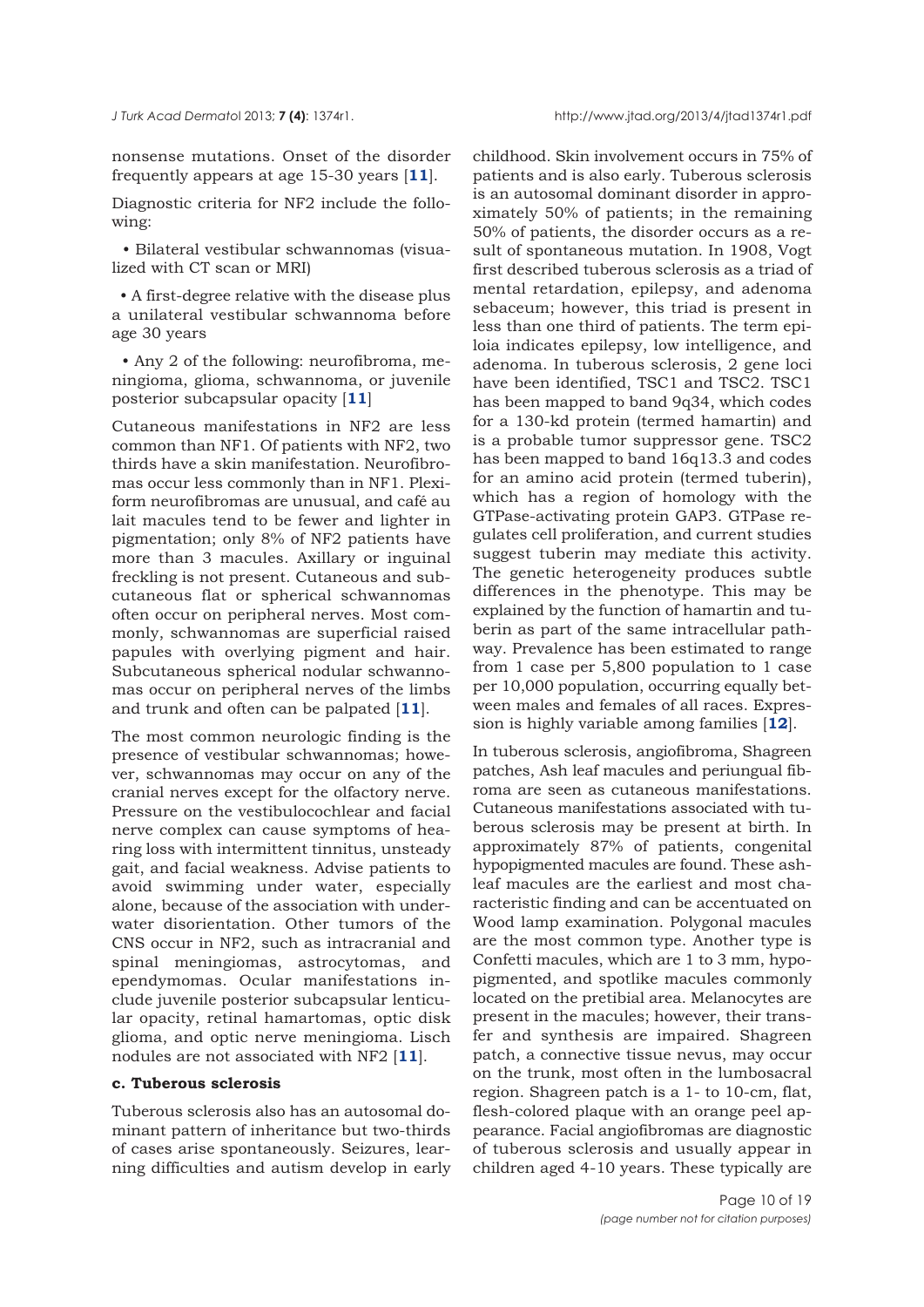firm, smooth, red-to-pink papules consisting of hyperplastic blood vessels and collagen, occurring on the nasolabial folds, cheeks, and chin. Successful treatment of facial angiofibromas has been reported with podophyllin, but this should be considered experimental. Subungual and periungual fibromas are firm flesh-colored fibromas in the nail matrix or bed that result in destruction of the nail plate. *Koenen* tumors are common in tuberous sclerosis, and surgical excision is curative. Other associated cutaneous findings include fibrous plaques on the face, *café au lait* macules, and port-wine hemangiomas [**13**].

Neurologic symptoms often are the first presenting sign and begin as focal or generalized seizures. Infantile spasms, tonic-clonic seizures, and complex partial and myoclonic seizures are the most common forms. Of children with infantile spasms, 10% have tuberous sclerosis. Cortical tubers are characteristic to tuberous sclerosis. These are potatolike nodules of glial proliferation occurring anywhere in the cortex, ganglia, or ventricle walls. Other CNS findings include mental retardation, subependymal hamartomas, paraventricular calcifications, and giant cell astrocytomas. Over time, subependymal nodules and cortical tubers can become calcified. Tuberous sclerosis is a multisystemic disease. Retinal hamartomas (phacomata) are white streaks on the retina seen on funduscopic examination. Renal involvement usually begins in infancy, and 75% of patients have angiomyolipomas. Simple renal cysts may appear spontaneously. Oral pathology consists of enamel pits and gingival fibromas. Effects on the musculoskeletal system are seen in phalangeal cysts and periosteal thickening. Lung cysts may occur. Rhabdomyomas occur in 50% of patients, usually in infancy, and may regress spontaneously with age. Pulmonary lymphangiomyomatosis, a proliferation of smooth muscle cells, can occur in women with tuberous sclerosis. A few reports exist of infants with a white forelock who later were diagnosed with tuberous sclerosis [**13**].

## **d. Nevoid Basal Cell Carcinoma Syndrome**

Nevoid basal cell carcinoma syndrome is an autosomal dominant disorder with a gene locus at bands 9q22-31 and a variable expressivity. The disorder begins at birth with

obvious frontal bossing, hypertelorism, bifid ribs, and bone abnormalities of the spine and fingers. As the child ages, jaw cysts, palmar pitting, and basal cell carcinomas become apparent. Nevoid basal cell carcinoma syndrome results from mutation causing an inactivation of the patched gene, a tumor suppressor gene, in the hedgehog pathway. Epidemiologic studies have demonstrated that sunlight, and particularly UV radiation, are key risk factors for developing basal cell carcinomas. This explains the low frequency of these lesions in African Americans, owing to the protective action of melanin pigmentation. Multiple basal cell carcinomas present as tan-brown papules on the face, neck, and trunk. Palmoplantar pits are 2- to 3-mm erythematous pits occurring on the palms and soles. Other cutaneous findings are epidermoid cysts and milia [**14**].

Key neurologic abnormalities are calcification of the falx cerebri, hydrocephalus internus, agenesis of the corpus callosum, medulloblastoma, and occasionally, mental retardation. Common features include odontogenic keratocysts, jaw cysts (usually occurring in the maxilla), ovarian fibromas, fibrosarcoma, strabismus, and congenital blindness. An unusual finding of combined hamartoma of the retina and retinal pigment epithelium also has been reported [**14**].

#### **e. Variegate Porphyria**

Variegate porphyria is an autosomal dominant acute hepatic porphyria, due to a deficiency of protoporphyrinogen oxidase activity, the penultimate enzyme in the heme biosynthetic pathway. The disease is termed variegate because it can manifest with neurological symptomatology, cutaneous photosensitivity, or both. Variegate porphyria has been recently cloned and mapped to the protoporphyrinogen oxidase gene on bands 1q22-23. The disorder is termed South African porphyria because it occurs frequently in white South Africans of Boer descent with an incidence of 1 case per 330. Genealogic studies show that all are descendants of Gerrit Jansz and Ariaantje Jacobs who married at the Cape of Good Hope in 1688. Similar founder effects explain the high prevalence of variegate porphyria in Finland, and links have been hypothesized to the houses of Stuart,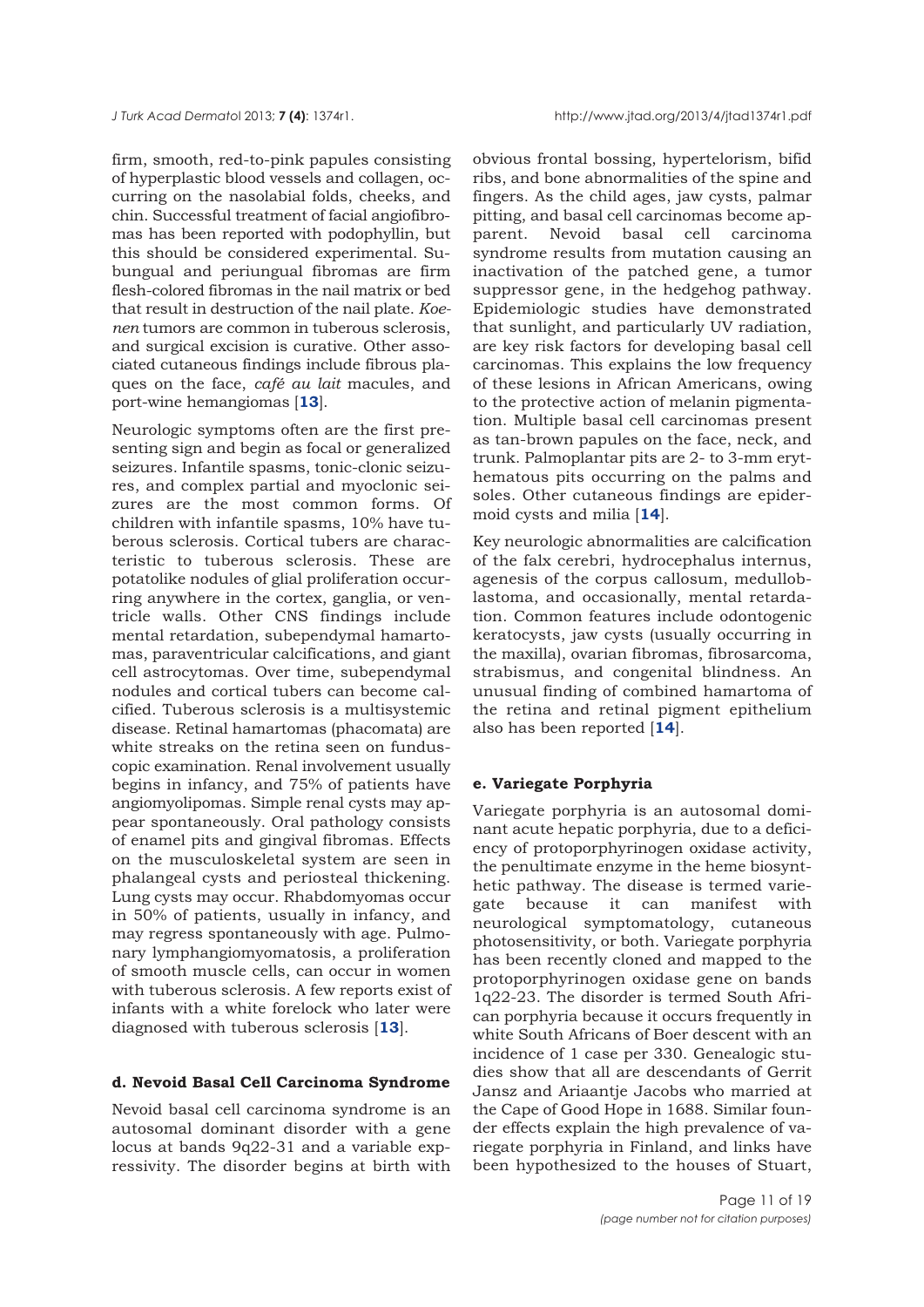Hanover, and Prussia. Symptoms begin in the second or third decade of life as a result of a deficiency of protoporphyrinogen oxidase, the enzyme that catalyzes the oxidation of protoporphyrinogen IX to protoporphyrin IX in the heme pathway. This results in the accumulation of protoporphyrinogen, porphyrins, and porphyrin precursors [**15**].

Cutaneous manifestations are present in 80% of patients. The extent of skin findings varies (hence the name) and is identical to findings in porphyria cutanea tarda. Vesicles, bulla, and ulcers are found primarily on light-exposed skin. Increased skin fragility with chronic scarring, milia on fingers and hands, hyperpigmentation in photodistributed patterns, sclerodermoid plaques, dystrophic calcifications, photo-onycholysis and hypertrichosis are common [**15**].

Acute attacks are seen in approximately 50% of patients and cause neuropsychiatric, gastrointestinal, and cardiovascular manifestations as a result of the increase in porphobilinogen (PBG) and aminolevulinic acid (ALA). Acute attacks also are associated with other hepatic porphyrias, such as acute intermittent porphyria and hereditary coproporphyria. During attacks, symptoms include delirium, colicky abdominal pain, dark urine, axonal neuropathy that can mimic Guillain-Barré syndrome, seizures, coma, tachycardia, and hypertension. Attacks in all 3 porphyrias are precipitated by increases in hepatic ALA synthase, eg, by drugs that increase cytochrome P450 or by starvation dieting. Laboratory analysis in variegate porphyria can be helpful. ALA and PBG can be found in the urine only during acute attacks and fluoresce a pink-to-red color. Accordingly, the Watson-Schwartz test for PBG is positive only during acute attacks. Stool porphyrin levels are elevated markedly (including between attacks), with protoporphyrin in greater proportion than coproporphyrin. Plasma porphyrin levels are elevated, and fluorescence at 626 nm is diagnostic [**15**].

## **f. LEOPARD Syndrome**

LEOPARD (lentigines, electrocardiographic conduction abnormalities, ocular hypertelorism, pulmonary stenosis, abnormal genitalia in males, retardation of growth, and sensorineural deafness) syndrome is an autosomal dominant disorder with high penetrance and variable expressivity. Gorlin first described the condition. This disease was also known as multiple lentigines syndrome, cardiocutaneous syndrome, Moynahan syndrome, lentiginosis profuse, and progressive cardiomyopathic lentiginosis. About 200 patients have been reported worldwide, but the real incidence of LEOPARD syndrome has not been assessed. Mutations in the PTPN11 gene, are known to be mutated in persons with *Noonan* syndrome, has been demonstrated in patients with LEOPARD syndrome [**16**].

The most prominent cutaneous findings in LEOPARD syndrome are the lentigines that begin at birth and increase with age. These lentigines are multiple 1- to 2-mm, flat, darkbrown patches in a general distribution, sparing mucous membranes. Areas of hypopigmentation in places where previous lentigines existed also may be a key feature. Unlike freckles, the lentigines have an increased number of melanocytes and large pigment granules that are unrelated to sun exposure. Some patients lack lentigines, which makes the diagnosis difficult. Other key dermatologic findings include café noir and café au lait spots. Hypotonia is common in the newborn and can result in delayed psychomotor development. Mild learning difficulties are reported in about 30% of the cases. Sensorineural deafness occurs in 15- 25% of reported cases and can be profound. Once the diagnosis is made, screen the child for sensorineural deafness and start appropriate therapy as soon as possible to avoid later difficulties with speech and phonation. Mild mental retardation, disturbed EEG wave activity, and diffuse encephalopathy also may be present [**16**].

#### **g.** *Von Hippel–Lindau* **syndrome**

*Von Hippel–Lindau* syndrome, a rare autosomal dominant condition associated with hemangioblastoma in the cerebellum, spinal cord, kidney and retina, can be associated with café au lait spots [**17**].

## **h.** *Osler-Weber-Rendu* **disease (Hereditary hemorrhagic telangiectasia)**

Patients with *Osler-Weber-Rendu* disease have multiple telangiectasias on the face, hands, palmoplantar, and subungual regi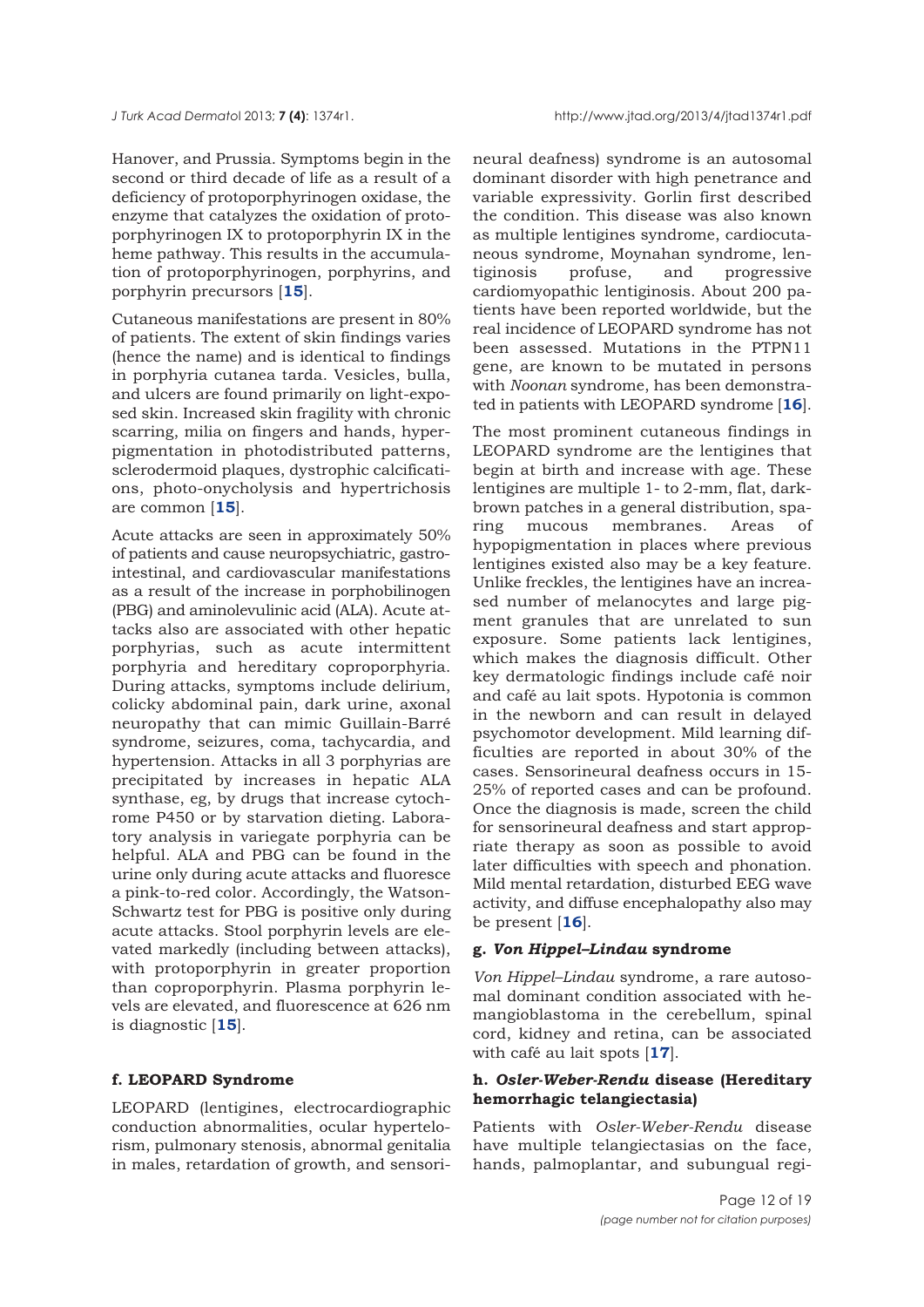ons. Epistaxis is common in approximately 80% of patients, and neurologic complications include vascular lesions of the brain and/or spinal cord. The mutated genes are HHT1 and HHT2; both endoglin and activin are tumor growth factor-beta receptors that play a role in vessel wall integrity. Piebald trait with neurologic defects presents as a white forelock and depigmented patches with spots of hyperpigmentation on the anterior body, sparing the hands and feet. Patients have cerebellar ataxia, varying degrees of mental retardation, and possible hearing loss [**18**].

## **2. Neurocutaneous Syndromes with Autosomal Recessive Phenotypes**

Autosomal recessive phenotypes typically are more severe than those with autosomal dominant traits and commonly are associated with enzyme deficiency [**1, 2**].

## **a. Ataxia-telangiectasia**

Ataxia–telangiectasia (AT; *Louis-Bar* syndrome) is an autosomal recessive condition characterised by progressive ataxia, variable immunodeficiency and telangiectasia, which occur over the cheeks, eyelids, neck, ears, backs of hands and conjunctivae. Ataxia-telangiectasia is an autosomal recessive disorder characterized by progressive cerebellar ataxia, oculocutaneous telangiectasia, abnormalities in cellular and humoral immunity, and recurrent viral and bacterial infections. The gene for AT has been localized to bands 11q22-23 and is termed the ATM gene. The disorder occurs with equal frequency in males and females and in approximately 1 in 80,000-100,000 live births [**19**].

Patients present with distinctive cutaneous manifestations. Telangiectasias develop when patients are aged 3-6 years and are noted first on the bulbar conjunctiva and ears. Later, they appear on the flexor surface of the arms, eyelids, malar area of the face, and upper chest. Granulomas, café au lait macules, graying hair, and progeria can occur. The presenting symptom is cerebellar ataxia beginning in the second year, when the child begins to walk. Choreic and athetoid movements, progressive nystagmus, slurred speech, dystonia, dysarthria, oculomotor apraxia, impassive facies, decreased deep tendon reflexes, and distal muscular atrophy

develop gradually. Intelligence may be normal in early childhood but progressively deteriorates. Immunodeficiency results in an inability to mount sufficient immune response. Recurrent viral and bacterial infections occur in 80% of patients and are the most common cause of death resulting from respiratory failure. Patients lack helper T cells, but suppressor T cells are normal. Immunoglobulin A (IgA) is absent in 75% of patients, immunoglobulin E (IgE) in 85%, and immunoglobulin G (IgG) is low. Alpha-fetoprotein and carcinoembryonic antigen are elevated and may be useful in the diagnosis. Endocrine disorders associated with AT include ovarian agenesis, testicular hypoplasia, and insulin-resistant diabetes.The ATM gene is a nuclear protein important in the detection and repair of damaged DNA. Defects in the gene result in an increased susceptibility to malignancy. Malignant neoplasms occur in 10-15% of AT patients; most common are lymphoreticular neoplasm and leukemia [**19**].

## **b.** *Sjögren-Larsson* **Syndrome**

*Sjögren-Larsson* syndrome (SLS) is a rare autosomal recessive disorder characterized by a triad of intellectual disability, spastic diplegia or tetraplegia, and congenital ichthyosis with associated ocular features, which include pigmentary changes in the retina. Linkage to arm 17q has been reported in Swedish pedigrees. *Lacour* et al show linkage of chromosome 17 in families from different ethnic origins; thus providing evidence of a single gene locus. SLS is caused by mutations in the ALDH3A2 gene, causing a deficiency in fatty alcohol oxidoreductase, which catalyzes the oxidation of medium- and long-chain fatty acids. The disorder begins at birth with generalized ichthyosis and erythroderma. As the child ages, the scale becomes darker without erythema and is more pronounced around the umbilicus, neck, and flexures, typically sparing the face. Hyperkeratosis of the palms and soles and marked pruritus are common. Atypical retinal pigment degeneration in the macula (glistening dots) usually is seen after the first year [**20**].

Neurologic symptoms and signs appear during the first 1-2 years of life and consist of delay in reaching motor milestones due to spastic diplegia or, much less commonly,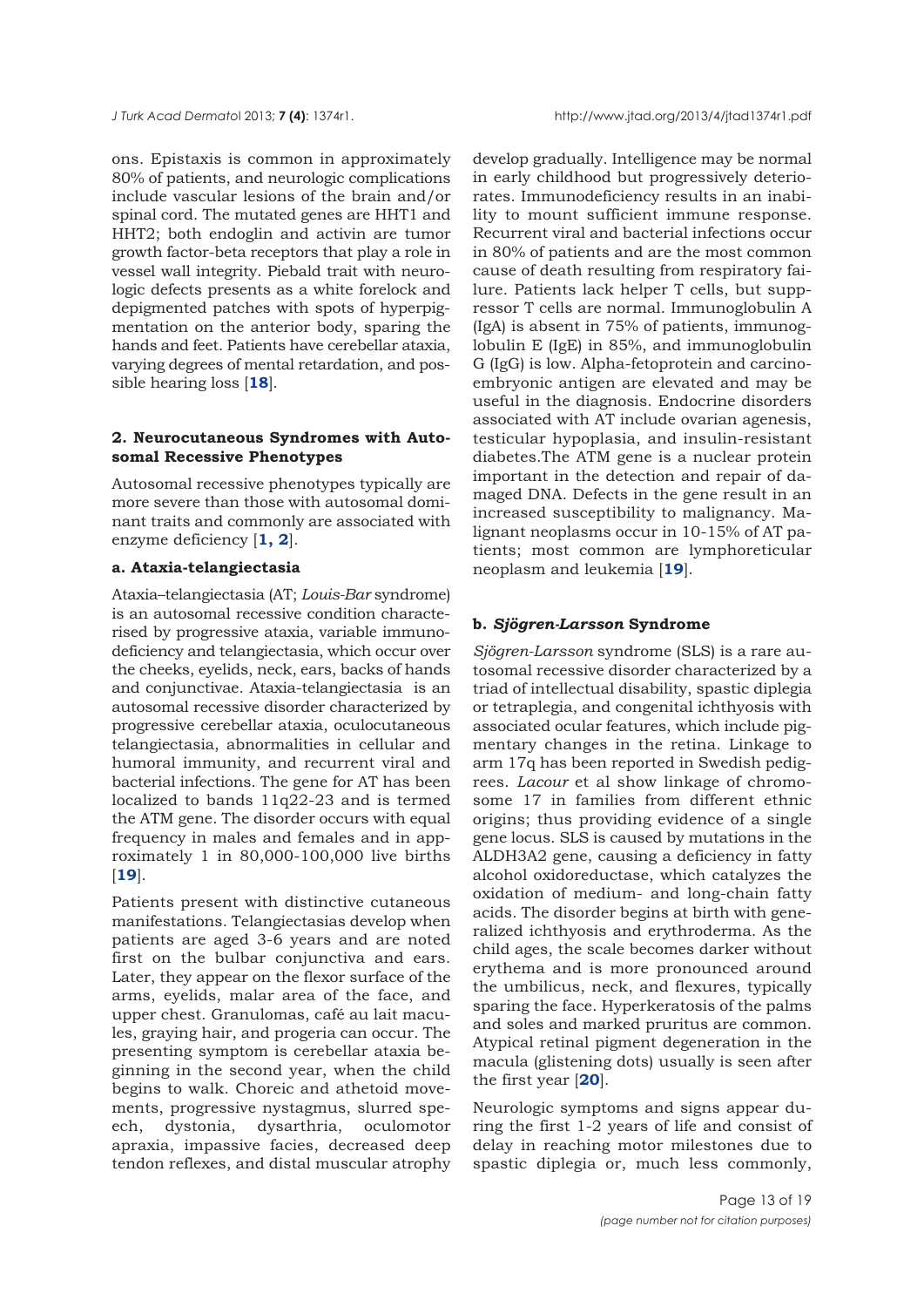spastic tetraplegia. Approximately half the patients are nonambulatory, and most others require braces or crutches to walk. Seizures occur in about 40% of patients. Cognitive deficits are equally divided among those with mild, moderate, or profound retardation, but rare patients have been found with normal intellect. Delayed speech and dysarthria are common. A distinctive ophthalmologic finding is the presence of retinal crystalline inclusions, so-called glistening white dots, surrounding the fovea. Although all SLS patients do not have the retinal inclusions, their presence is pathognomonic for SLS. Photophobia and myopia are also often present. Brain MRI reveals white matter disease and MR spectroscopy identifies an unusual lipid peak in myelin [**20**].

## **c. Multiple sulfatase deficiency**

This is a neurodegenerative disorder that progresses to death early in childhood. Children with this disorder are unable to degrade various sulfatases like steroid sulfatase, which results in mild ichthyosis. Neurologic complications result from myelin deterioration, causing unsteady gait, deterioration in speech, and blindness [**21**].

## **d. Hartnup disease**

Hartnup disease is a disorder of amino acid transportation with resulting decreased absorption of tryptophan. Cutaneous manifestations include photosensitivity and the pellagra-like skin changes of photodistributed erythema and scale. Progressive cerebellar ataxia and psychiatric disturbances are common. Urinalysis shows aminoaciduria and tryptophan derivatives [**22**].

#### **e. Tangier disease**

It is a rare autosomal recessive deficiency syndrome. The disease results from a deficiency of high-density lipoproteins, causing orange-yellow papules, xanthomatous papules, and recurrent neuropathy [**23**].

#### **3. Other Inherited Neurocutaneous Syndromes**

## **a. Incontinentia Pigmenti**

Incontinentia pigmenti (IP; Bloch-Sulzberger syndrome) is an X-linked dominant disorder lethal to male patients. The disorder has been linked to the gene locus Xq28 in a number of studies. Recently, mutations in the NEMO/

IKKy have been found to cause expression of the disorder. Few affected males have been documented, and most had Klinefelter syndrome (47,XXY). The disorder was described as early as 1906; *Bloch* and *Sulzberger* were credited with fully describing IP in 1928. Skin lesions arranged in a linear pattern, ocular defects, dental, and neurologic abnormalities characterize IP. More than 700 cases have been reported, with a 97% female predominance [**24**].

Characteristic cutaneous findings begin at birth and occur in 4 stages. In stage 1; The vesicular stage occurs from birth to 2 weeks. Infants present with inflammatory vesicles and bullae in a linear pattern on the extremities, trunk, and scalp. Recurrent crops of erythematous macules and papules may erupt for weeks. Skin biopsy at this stage reveals increased eosinophils. In Stage 2: The verrucous stage occurs from 2-6 weeks, with hyperkeratotic streaks, pustules, and papules occurring exclusively on the extremities. In Stage 3: The hyperpigmentation stage occurs from 3-6 months and is characterized by marbled swirls of hyperpigmentation along Blaschko lines. In Stage 4: The hypopigmentation stage occurs in adult women, when follicular atrophy and hypopigmentation replace hyperpigmented swirls. Of patients, 50% present in stage 1 at birth and 90% by age 2 weeks. Stage 2 lesions occur in approximately 70% of patients. In a small percentage of patients, the hyperpigmentation is present at birth. Other cutaneous findings include scarring alopecia in 30% of patients, nail dystrophy in 5-10%, and peg teeth in 66%. Subungual tumors, keratotic tumors, and more rarely, squamous cell carcinoma also have been reported [**24**].

CNS findings occur in more than 30% of patients; seizures are the most common. Other findings include cerebral ischemia, cerebral edema, brain atrophy, and gyral dysplasia. Gross neurologic findings associated with IP include mental retardation, spastic paralysis, cortical blindness, and paresis. Ocular manifestations occur in 25-35% of patients and include strabismus, cataracts, retinal detachments, optic atrophy, retrolental mass, and vitreous hemorrhage. In particular, note the retinal vascular abnormalities with secondary blindness [**24**].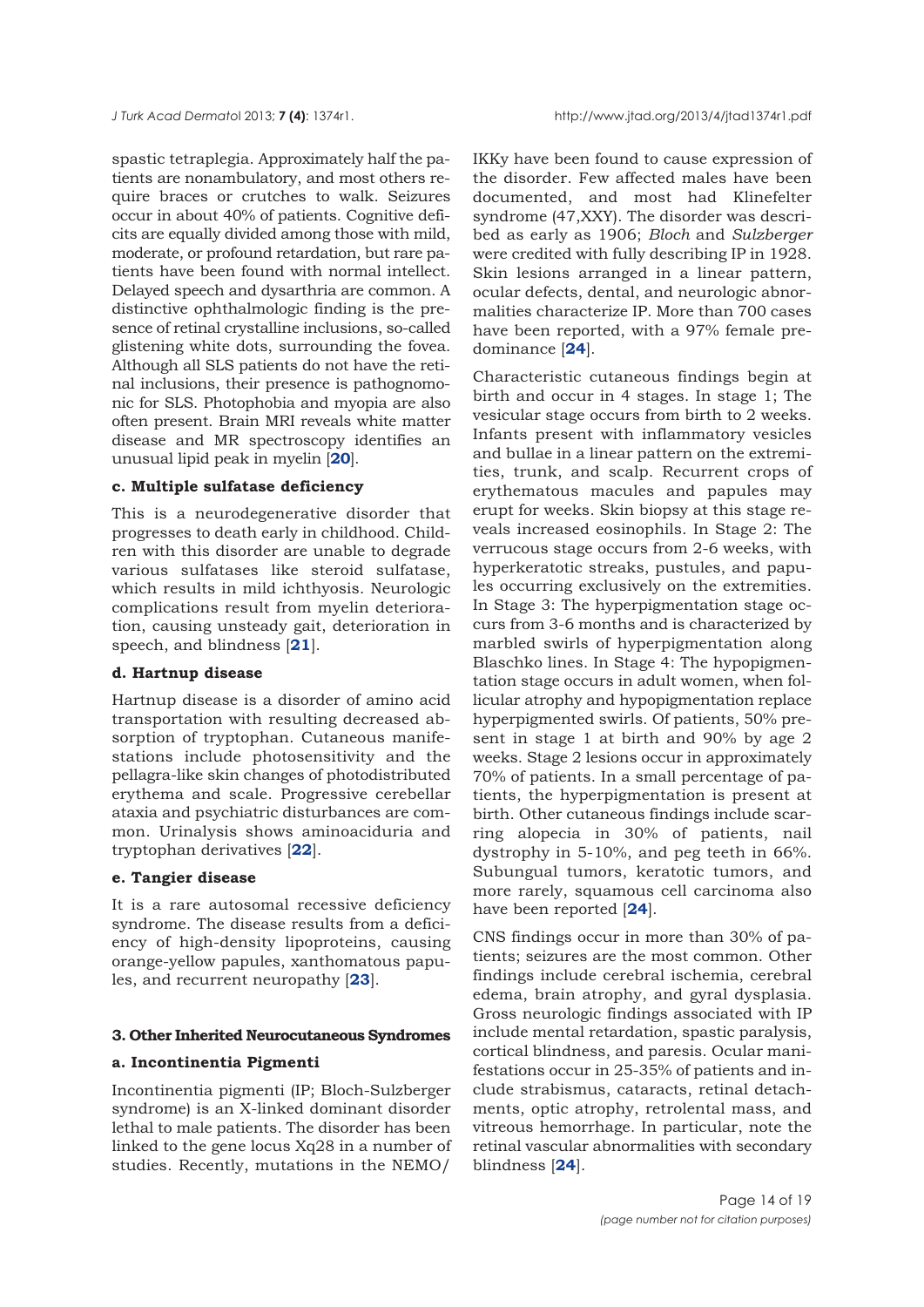#### **b.** *Sturge-Weber* **Syndrome**

*Sturge–Weber* syndrome occurs sporadically and is associated with a red–purple area of skin discolouration as wine stain, usually over the ophthalmic division of the trigeminal nerve. Underlying the skin lesion, the leptomeninges contain multiple angiomata and over time the adjacent cortex becomes calcified and may cause seizures. Sturge-Weber syndrome is not an inherited disorder, but it has been reported to show prevalence among relatives. Sturge-Weber syndrome is characterized by congenital facial port-wine stains and leptomeningeal vascular angiomatosis. Sporadic malformations most commonly occur in the leptomeninges, facial capillaries, and ocular vessels. Leptomeningeal angiomatosis can present clinically as epilepsy, mental retardation, and hemiplegia [**25**].

Newborns with port-wine stains have a 5-8% risk of *Sturge-Weber* syndrome. In patients with Sturge-Weber syndrome, the port-wine stain usually involves the ophthalmic and maxillary division of the trigeminal nerve. The macule is deep red, irregular-shaped, and of vascular origin. The lesion's size varies, and it may involve the eyelid, face, and trunk. Although striking, the size of the nevus does not predict the degree of neurologic impairment. Neurologic complications can begin as early as age 5 months with partial motor seizures later progressing to more generalized seizures. Most neurologic complications, such as spastic hemiparesis, sensory defects, and homonymous hemianopia, appear later in childhood and are contralateral to the nevus. At approximately age 6-7 years, skull radiographs reveal curved double outlines of the parietooccipital cortex, which is the classic tram-track calcification. Mental retardation is present in approximately 55-92% of cases [**25**].

# **F. Neurocutaneous Syndromes With Photosensitivity**

## **Pellagra**

Pellagra is caused by dietary deficiency of niacin, resulting in the 4 D 's: diarrhea, dermatitis, dementia, and eventually, death. Niacin can be ingested or synthesized from large quantities of dietary tryptophan. In the early 1900s, pellagra was prevalent, and during the

years 1928-1929, it became the eighth-toninth highest cause of death in the United States. Because of intensive fortification efforts in the United States, pellagra has become uncommon; however, it remains a public health issue in Africa, India, and China, and recent outbreaks were reported in Angola at an asylum camp dependent on food distribution [**26**].

Pellagra continues to occur in the United States and commonly is associated with alcoholism and isoniazid therapy. Other possible causes include carcinoid tumors, Hartnup disease, hookworms, and medications such as azathioprine and 5-fluorouracil. Recognizing the clinical manifestations associated with pellagra is important, since the disorder is easily treated. The condition has been reported in fad dieters and persons infected with HIV. Cutaneous manifestations occur in a photodistributed pattern. Hand erythema in a glove distribution is one of the first signs, and patients may complain of pruritus and burning, especially after sun exposure. Early facial lesions are erythematous scaly papules and pustules and may resemble the malar rash seen in lupus erythematous. As the disorder progresses, lesions become hard, dark, and thick plaques with painful fissures. Note that a striking demarcation exists between affected and normal skin. A symmetric ring of lesions around the neck as known Casal necklace is a late finding [**26**].

Episodes of mania, aggressive behavior, and severe mood swings may occur. Neurologic symptoms may be predominant in late stages of the disease. Patients may experience paresthesia, muscle weakness, and headaches. Death occurs within 4-5 years if the patient remains untreated. Focus treatment on dietary correction and daily supplements of 100- 300 mg of nicotinic acid. Once therapy has begun, skin lesions begin to heal within 24 hours [**26**].

## **G.Neurologic Disorders With Important Dermatologic Findings**

## **1.Reflex Sympathetic Dystrophy**

Reflex sympathetic dystrophy (RSD) is a poorly defined disorder often difficult to diagnose. Symptoms of intolerable pain (out of proportion to clinical picture) develop follo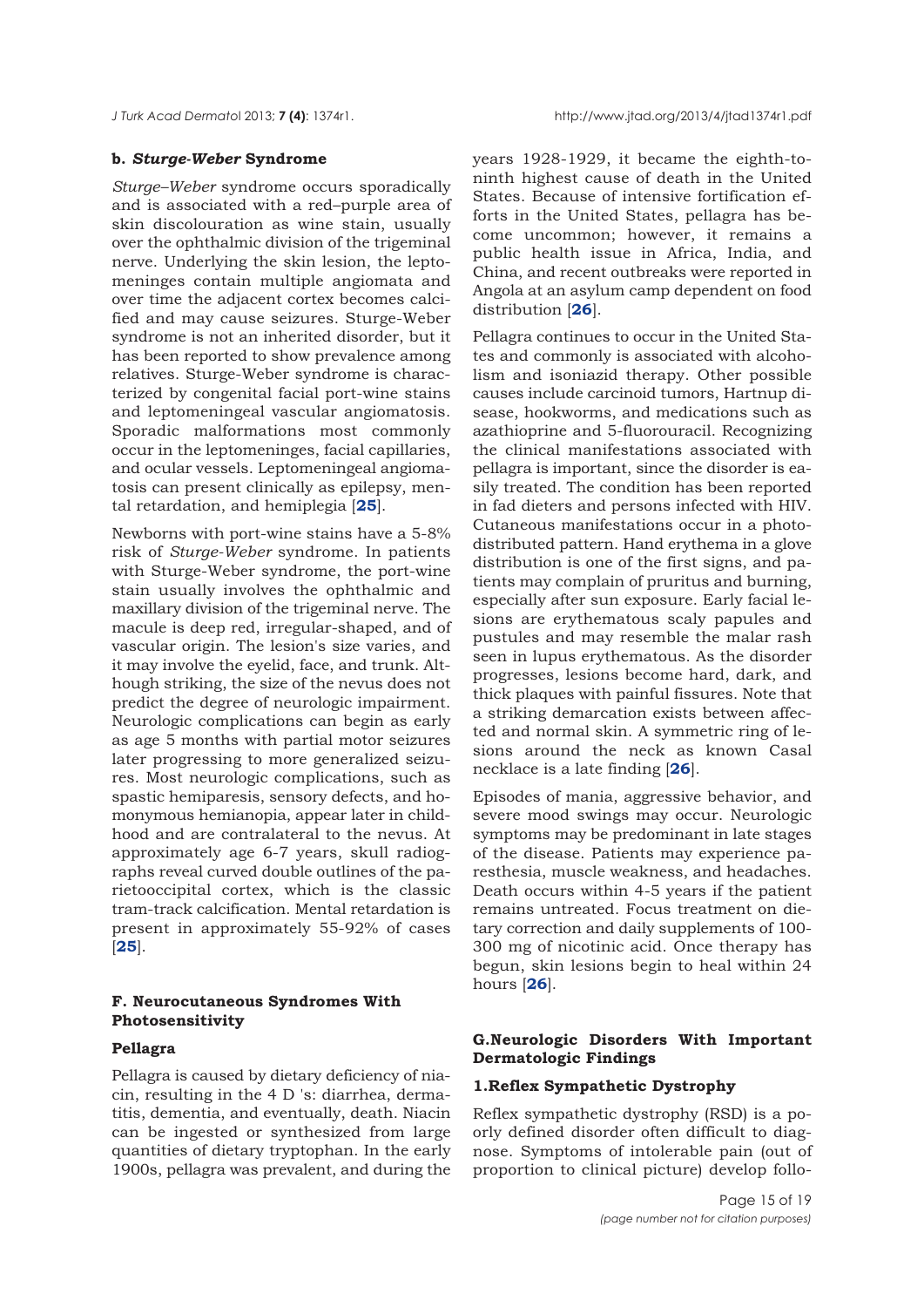wing an injury. In 50% of patients, the initial injury is a fracture, usually of the distal extremity. The sympathetic nervous system is believed to be a mediating factor in the early stages of the disorder, but the exact role is unclear [**27**].

RSD can be divided into 3 stages, and each stage is characterized by dermatologic and neurologic findings. In early or acute stage, patients are in severe pain, which often is described as a burning throbbing sensation. The key finding is pain beyond that expected for the injury sustained. The pain can be induced easily by minor stimuli such as blowing air, stress, and certain textures. In approximately 20% of patients, associated skin findings are edema, erythema, and warmth. In second or dystrophic stage occurs approximately 3 months after the injury and can last as long as 6 months. Pain begins to spread from the initial site and can occur spontaneously. Skin becomes cool, clammy, and pale. A faint cyanosis, decreased capillary refill, and/or livedo reticularis can be present. If the affected area involves the nails, they can become dry and brittle. Hair in the area may become darker and grow faster. In third or atrophic stage, This occurs approximately 8 months after the initial injury and can be chronic. Patients may experience constant burning and increasing pain, resulting in disruption of sleep. Depression and anxiety may develop. Tissue damage progresses, and the skin appears shiny, dry, and mottled. Atrophic changes occur, and the patient may lose hair in the areas of previous increased growth. Ridging of the nails and *Beau* lines may be present. Diffuse osteoporosis (*Sudeck* atrophy) may occur because of increased absorption of bone [**27**].

Diagnosis is primarily clinical; therefore, cutaneous manifestations can help the diagnosis in patients without classic findings. Some advocate sympathetic nerve block as a diagnostic test. In chronic stages, a bone scan can reveal osteoporosis and a 3-phase scan often reveals abnormal absorption of bone. Treatment begins with prevention. Promptly immobilize patients with distal injuries. Once diagnosed, no single effective therapy exists, and patients respond differently to proposed treatments. Patients may benefit from intensive physical therapy, sympathetic blockade, calcitonin, or alpha-blockers and beta-blockers. Kemler et al reported spinal cord stimulation to be safe and effective in decreasing pain associated with RSD. According to van Hilten et al intrathecal baclofen, a type B GABA-receptor agonist, has relieved pain and decreased spasms and dystonia in some patients [**27**].

#### **2. Seborrheic Dermatitis**

Seborrheic dermatitis is a common disorder in the general population but has increased incidence in certain neurologic disorders. Erythematous greasy scales and yellow plaques on the scalp, eyebrows, nasolabial folds, ears, and sternal area are characteristic. Blepharitis is a common finding. The etiology is unknown, but studies have described Pityrosporum ovale as the causative agent. Pityrosporum ovale is lipophilic yeast, and patients with seborrheic dermatitis have significantly higher amounts of it, as well as increased skin lipids. Some associated disorders are as follows: Patients with Parkinson disease can have severe cases of seborrheic dermatitis, usually involving the scalp and face. Facial paralysis resulting from stroke or injury can result in seborrheic dermatitis, usually occurring on the corresponding side. Other disorders including quadriplegia, poliomyelitis and syringomyelia have an increased incidence of seborrheic dermatitis. Immunocompromised patients like HIV patients are especially at risk. Seborrheic dermatitis is more common and more severe in persons infected with HIV, particularly in those with CD4 counts below 400 cells/μL, than in uninfected persons, and it may regress with highly active antiretroviral therapy. In HIVinfected patients, lesions are widespread and markedly inflamed and oozing. The skin condition is rare in African blacks; when it occurs in this population, it raises concern about HIV infection. Seborrheic dermatitis has been reported to be associated with several conditions, including neuroleptic-induced parkinsonism, familial amyloidosis with polyneuropathy, and trisomy 21, but these associations have been poorly documented. Hyperinsulinism also has been associated with seborrheic dermatitis and supports the mycologic origin of the disorder [**28**]. In seborrheic dermatitis, effective treatments are available. Selenium sulfide, ketoconazole,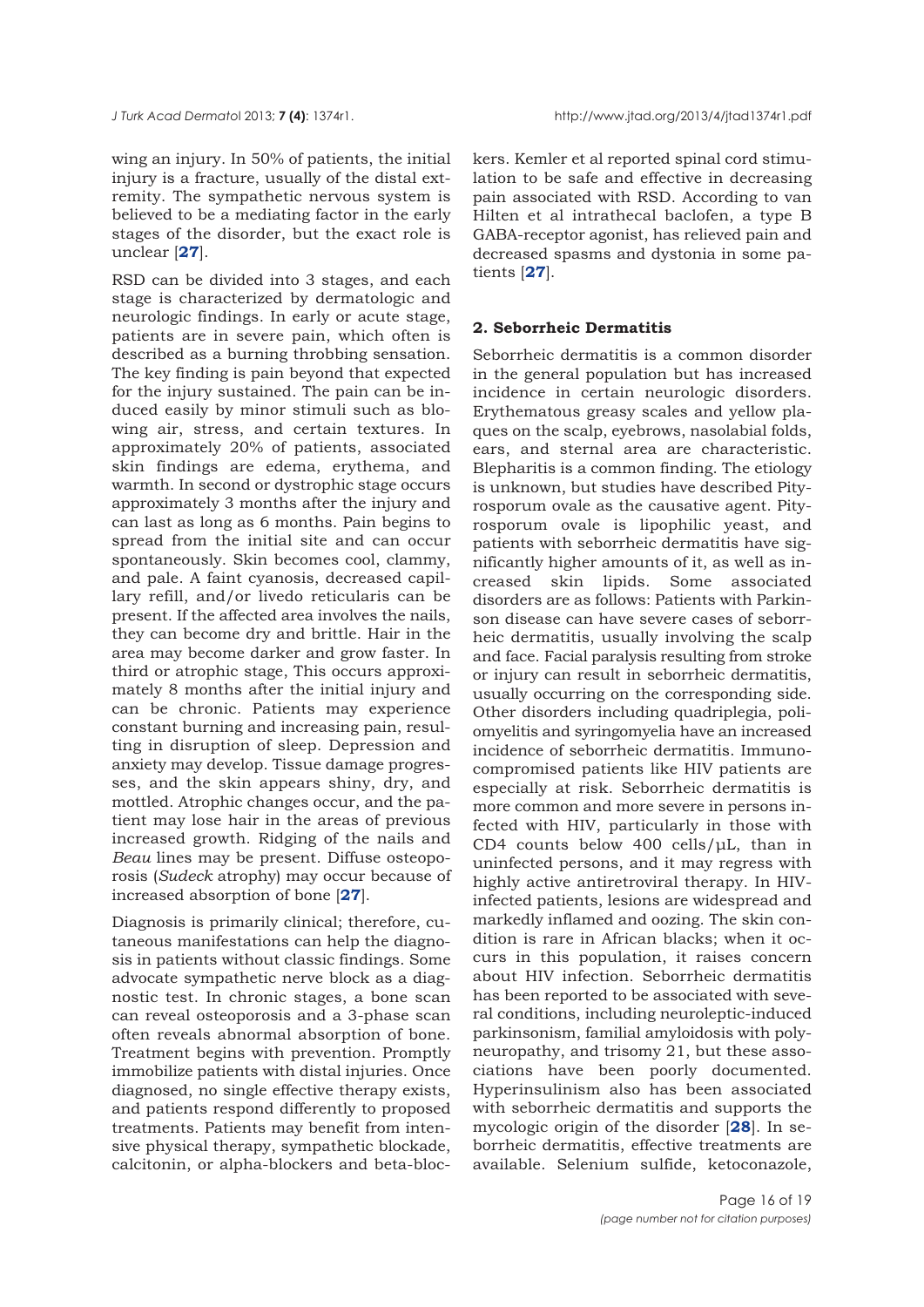and tar shampoos control symptoms well. Corticosteroid scalp solutions can help decrease the inflammation that commonly occurs. Calcineurin inhibitors, such as tacrolimus ointment, work well for treatment of the face. Warm compresses and gentle cleaning with mild baby shampoo help relieve blepharitis. Mild steroids, and in infection, steroids in combination with antimicrobial preparations, are effective. Ultraviolet B phototherapy is sometimes considered as an option for extensive or recalcitrant seborrheic dermatitis, but it has not been studied in randomized trials [**28**].

### **3. Malignancy**

Melanoma is undoubtedly the most likely of any skin malignancy to metastasise to the brain. Primary intracranial melanoma can arise from the leptomeninges or dura mater, and accounts for less than 1% of melanomas. Any incidental skin lesion suspicious of melanoma should be urgently referred to a dermatologist [**1**].

Dermatomyositis is associated with malignancy in 20% of patients; skin disease is the initial manifestation in around a third of these. Muscle disease is more variable but importantly, both manifestations tend to occur before any signs of malignancy. In dermatologic examination, there are photosensitivity ecpecially in sun exposed areas, heliotrope rash as periorbital purple discolouration and swelling, *Gottron*'s papules as purple flat topped plaques over the knuckles, elbows or knees, urticarial lesions as itchy rash, usually over the face and neck, subcutaneous calcification as firm subcutaneous papules or nodules, commonly associated with trauma and best seen over the elbows, knees, buttocks and hands, and nail fold telangiectasia [**2**].

Central nervous system involvement occurs in around 10% of patients with non-Hodgkin's lymphoma. In non-Hodgkin's lymphoma ichthyosis as dry, thickened, scaly or flaky skin, paraneoplastic pemphigus as stomatitis and blistering on the trunk and limbs, and also acquired hypertrichosis lanuginosa as rapid growth of long, fine, lanugo-type hair, particularly on the face could be observed [**1**].

Skin changes often mirror changes in hormone levels and may be the first indication of pituitary disease. In acromegaly, the skin becomes oily with excess hair growth. Also skin tags and deep, hard skin creases are noted [**1**].

Thyroid dysfunction may result in myxoedema, the skin being cool and doughy with hair loss, or in thyrotoxicosis when it is warm, flushed and moist. In Cushing's disease there may be skin atrophy, bruising, acne and striae. Hypopituitarism leads to dry, scaly, hairless and finely wrinkled skin [**1**].

## **4. Drug reactions**

Adverse drug reactions causing rashes are not uncommon in neurology, especially when prescribing antiepileptic drugs. *Stevens– Johnson* syndrome, toxic epidermal necrolysis and antiepileptic hypersensitivity syndrome are non-allergic hypersensitivity reactions which may occur following carbamazepine, lamotrigine, phenobarbital, phenytoin, sodium valproate or primidone, especially if used in combination. Presentation is usually within the first 60 days and may occur in 5% of patients starting carbamazepine or lamotrigine. There is a strong association between the HLA B\*1502 allele in Asian patients3 who often develop Stevens– Johnson syndrome and toxic epidermal necrolysis with carbamazepine; genotyping is advocated in some centres [**1, 2**].

*Stevens–Johnson* syndrome presents acutely with fever, sore throat and burning eyes. Mucous membranes, especially around the mouth, eyes and lips, become blistered. This is followed by a widespread erythematous rash, which within hours becomes confluent and sheets off to leave eroded surfaces similar to burns. Other organs may also be involved and patients often develop hepatitis, nephritis, pneumonitis and myocarditis. More widespread involvement (>30% of body surface area) results in toxic epidermal necrolysis, which can be fatal if complicated by dehydration or secondary sepsis. Early identification and immediate withdrawal of the suspected drug improves outcome, and dermatological advice should be sought while supportive treatment is instigated. In antiepileptic hypersensitivity syndrome, patients have systemic and cutaneous features of *Stevens–Johnson* syndrome and toxic epidermal necrolysis but without mucosal involvement or skin desquamation. Other serious cutaneous and syste-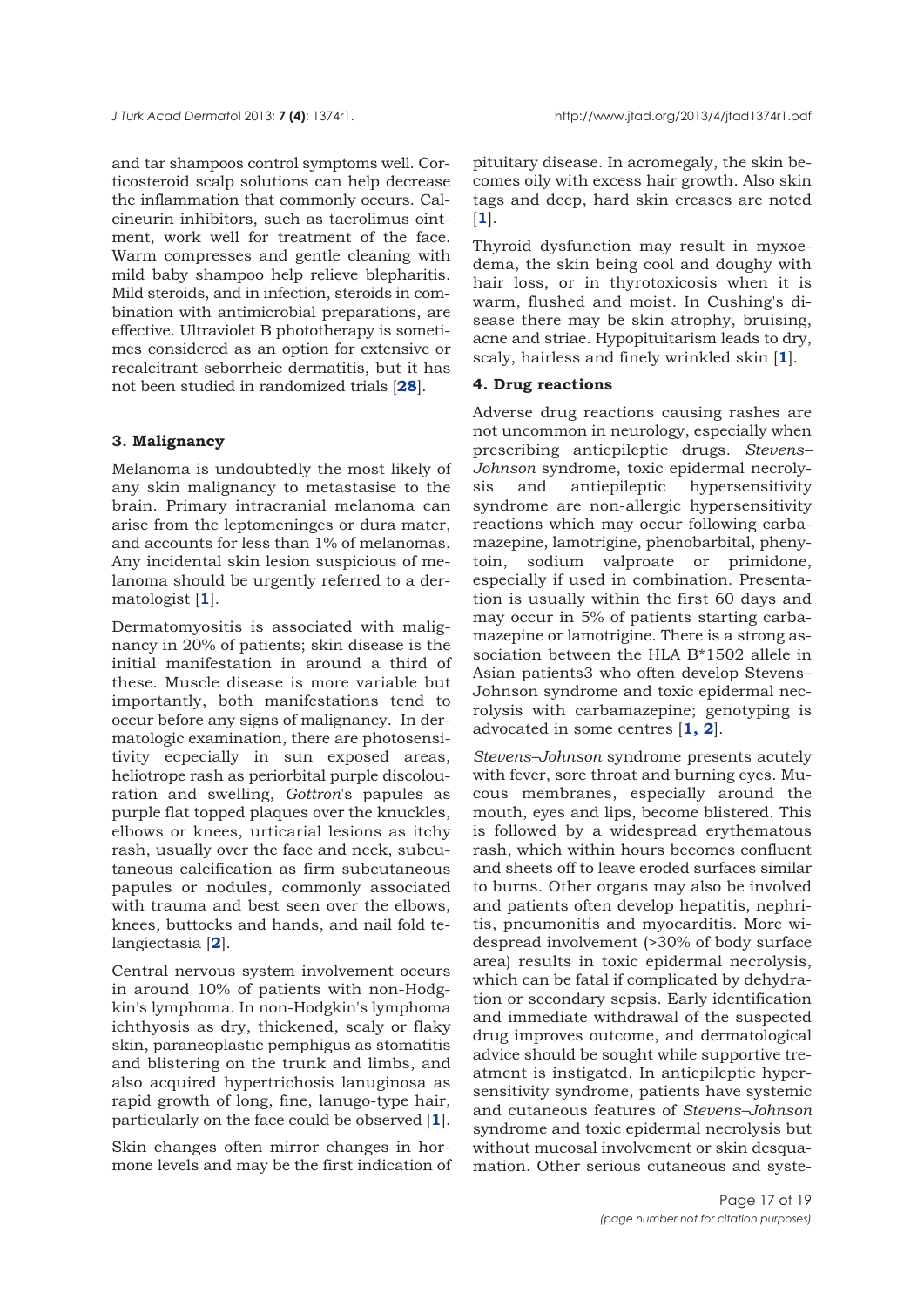mic acute drug reactions associated with antiepileptics include acute fixed drug reactions, phototoxic reactions and porphyric exacerbations. Maculopapular rashes and urticaria are more common and resolve once the drug is stopped. Intravenous immunoglobulin is commonly used to treat neurological conditions and may cause skin problems. A blistering eczematous reaction, usually on the palms, may spread to involve the whole body 8–10 days after starting treatment. This can take up to a month to resolve although topical and oral steroids can expedite recovery. Alopecia and urticaria have also been reported [**1, 2**].

#### **Summary**

Neurologists should examine a neurological patient, have a careful look at their skin. For young patients with stroke, think about possible causes of vessel damage, bleeding or disturbed blood flow. For patients with meningitis/encephalitis neurlogist should ask whether this be infective or part of a systemic illness or, in the case of neuropathy, could this be nutritional. Neurological symptoms frequently result in a new diagnosis of HIV infection and neurologists should do skin examination. They should also remember that significant proportion of patients with neurocutaneous syndromes have no family history and may present in adulthood. Rashes are common in patients starting antiepileptic drugs and occasionally may be very serious indeed.

#### **References**

- 1. Warburton KL, Wakerley B. Dermatological clues to neurological diagnoses. Pract Neurol 2011;11: 289– 295. PMID: 21921004
- 2. Burg G, Burg D. Skin symptoms in neurological diseases. Ther Umsch 1995; 52: 243-250. PMID: 7754467
- 3. Herrero C, Guilabert A, Mascaró-Galy JM. Diagnosis and treatment of livedo reticularis on the legs. Actas Dermosifiliogr 2008; 99: 598-607. PMID: 19080891
- 4. Baz K, Türsen Ü, İkizoğlu G. Antifosfolipid antikor sendromu. Türkiye Klinikleri J Dermatol 2001; 11, 174–180.
- 5. Bolayir E, Yilmaz A, Kugu N, Erdogan H, Akyol M, Akyuz A. Sneddon's syndrome: clinical and laboratory analysis of 10 cases. Acta Med Okayama 2004; 58: 59-65. PMID: 15255506
- 6. Potok OV, Brassard A. Lyme borreliosis: an update for Canadian dermatologists. J Cutan Med Surg 2013; 17: 13-21. PMID: 23364145
- 7. Gagliardi AM, Gomes Silva BN, Torloni MR, Soares BG. Vaccines for preventing herpes zoster in older adults. Cochrane Database Syst Rev 2012; 10: CD008858. PMID: 23076951
- 8. Thakur R, Philip AG. Chronic pain perspectives: Treating herpes zoster and postherpetic neuralgia: an evidence-based approach. J Fam Pract 2012; 61: 9-15. PMID: 23000670
- 9. Alkali NH, Bwala SA, Nyandaiti YW, Danesi MA. NeuroAIDS in sub-Saharan Africa: a clinical review. Ann Afr Med 2013; 12: 1-10. PMID: 23480988
- 10. Ghalayani P, Saberi Z, Sardari F. Dent Res J 2012; 9: 483-488. PMID: 23162593
- 11. Ko JY, Kim JE, Kim YH, Ro YS. Cutaneous plexiform schwannomas in a patient with neurofibromatosis type 2. Ann Dermatol 2009; 21: 402-405. PMID: 20523833
- 12. Wataya-Kaneda M, Tanaka M, Hamasaki T, Katayama I. Trends in the prevalence of tuberous sclerosis complex manifestations: an epidemiological study of 166 Japanese patients. PLoS One 2013 17; 8: e63910. PMID: 23691114
- 13. Rodrigues DA, Gomes CM, Costa IM.Tuberous sclerosis complex. An Bras Dermatol 2012; 87: 184-196. PMID: 22570021
- 14. Kiran NK, Tilak Raj TN, Mukunda KS, Rajashekar Reddy V. Nevoid basal cell carcinoma syndrome (Gorlin-Goltz syndrome). Contemp Clin Dent 2012; 3: 514-518. PMID: 23633824
- 15. Chow KM, Hui CF, Lam CW, Morgan RR, Whatley SD, Kay R, Wong KS.Clinical and genetic features of variegate porphyria in a Chinese patient. Chin Med J 2001; 114: 424-427. PMID: 11780470
- 16. Martínez-Quintana E, Rodríguez-González F. LEO-PARD Syndrome: Clinical Features and Gene Mutations. Mol Syndromol 2012; 3: 145-157. PMID: 23239957
- 17. Wind JJ, Lonser RR. Management of von Hippel-Lindau disease-associated CNS lesions. Expert Rev Neurother 2011; 11: 1433-1441. PMID: 21955200
- 18. Damjanovich K, Langa C, Blanco FJ, McDonald J, Botella LM, Bernabeu C, Wooderchak-Donahue W, Stevenson DA, Bayrak-Toydemir P. 5'UTR mutations of ENG cause hereditary hemorrhagic telangiectasia. Orphanet J Rare Dis 2011; 6: 85. PMID: 22192717
- 19. Huh HJ, Cho KH, Lee JE, Kwon MJ, Ki CS, Lee PH. Identification of ATM Mutations in Korean Siblings with Ataxia-Telangiectasia. Ann Lab Med 2013; 33: 217-220. PMID: 23667852
- 20. Gupta SP, Mittal A, Maini B, Gupta S. Sjogren-Larsson syndrome: A case report of a rare disease. Indian Dermatol Online J 2011; 2: 31-33. PMID: 23130213
- 21. Maire I. A rare genetic disease: multiple sulfatase deficiency. Med Sci 2003; 19: 1056-1058. PMID: 14648473
- 22. Patel AB, Prabhu AS. Hartnup disease. Indian J Dermatol 2008; 53: 31-32. PMID: 19967017